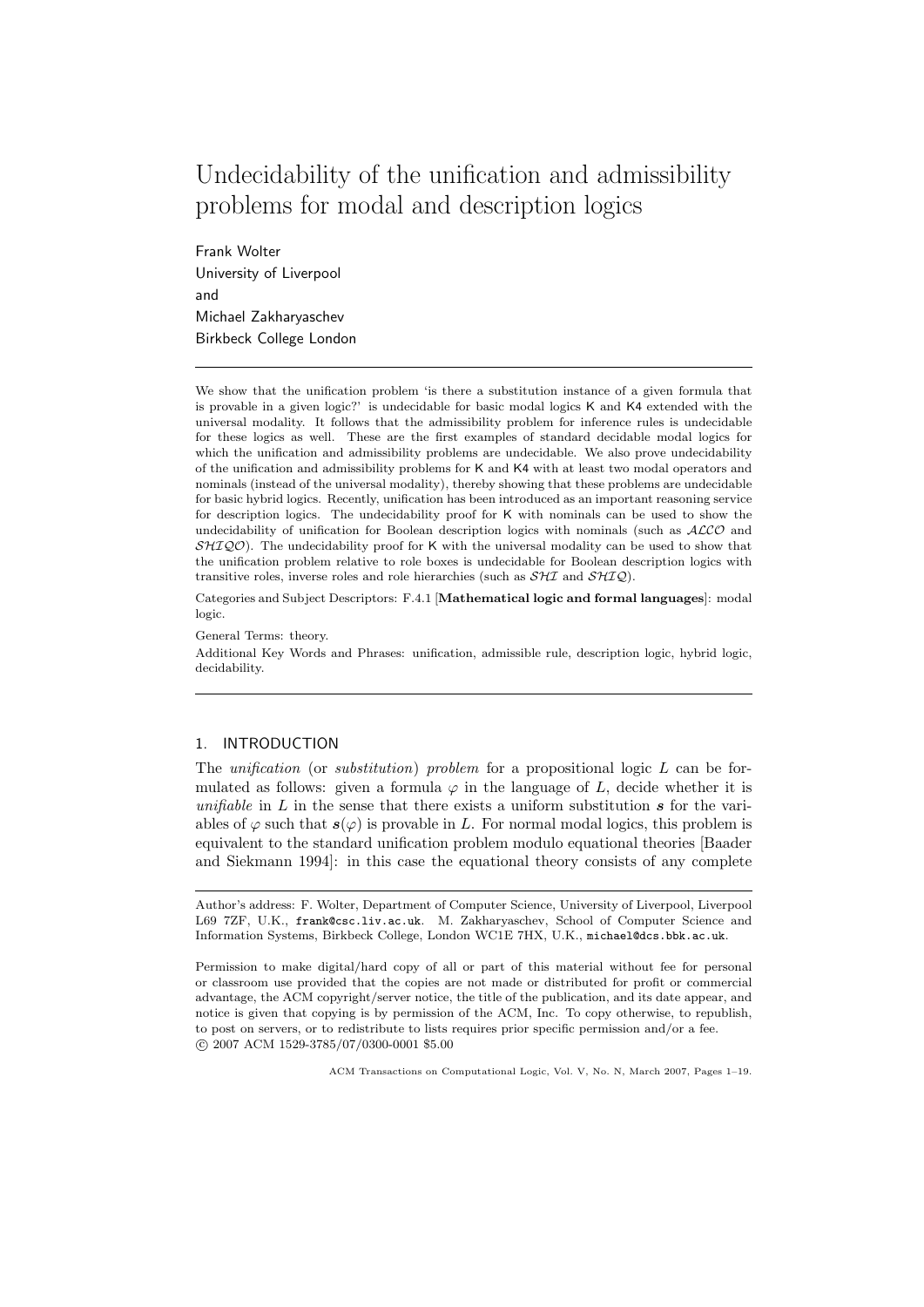set of equations axiomatising the variety of Boolean algebras with operators and additional equations corresponding the axioms of L.

A closely related algorithmic problem for  $L$  is the *admissibility problem* for inference rules: given an inference rule  $\varphi_1, \ldots, \varphi_n/\varphi$ , decide whether it is *admissible* in L, that is, for every substitution s, we have  $L \vdash s(\varphi)$  whenever  $L \vdash s(\varphi_i)$ , for  $1 \leq i \leq n$ . It should be clear that if the admissibility problem for L is decidable, then the unification problem for L is decidable as well. Indeed, the rule  $\varphi/\perp$  is not admissible in L iff there is a substitution s for which  $L \vdash s(\varphi)$ . As was observed in [Ghilardi 1999], in some cases the admissibility problem can be reduced to the unification problem. More precisely, suppose that for a unifiable formula  $\varphi$  in L one can compute a *finite complete set*  $S$  of unifiers in the sense that each unifier  $s$ for  $\varphi$  in L is less general than some  $s' \in S$  (i.e., there exists a substitution  $s''$  such that  $L \vdash s(p) \leftrightarrow s''(s'(p))$ , for all variables p in  $\varphi$ ). Then to decide whether the rule  $\varphi/\psi$  is admissible in L it is enough to check whether  $L \vdash s'(\psi)$  for all  $s' \in S$ .

It follows from the results of V. Rybakov (see [Rybakov 1997] and references therein) that the unification and admissibility problems are decidable for propositional intuitionistic logic and such standard ('transitive') modal logics as K4, GL, S4, S4.3. The computational complexity of the admissibility problem for these logics has been investigated in [Jerabek 2007]. For example, for intuitionistic logic, S4, and GL, the problem was shown to be NExpTime-complete. For further studies on unification and admissibility of rules in intuitionistic and modal logics, in particular, the problem of finding a finite basis for admissible rules and the existence of finite complete sets of unifiers, we refer the reader to [Ghilardi 2000; 2004; Ghilardi and Sacchetti 2004; Iemhoff 2001; 2003; Jerabek 2005].

Unfortunately, nearly nothing has been known about the decidability status of the unification and admissibility problems for other important modal logics such as the ('non-transitive') basic logic K, various multi-modal, hybrid and description logics. In fact, only one—rather artificial—example of a decidable unimodal logic for which the admissibility problem is undecidable has been found [Chagrov 1992] (see also [Chagrov and Zakharyaschev 1997]).

The first main result of this paper shows that for the standard modal logics K and K4 (and, in fact, all logics between them) extended with the universal modality the unification problem and, therefore, the admissibility problem are undecidable.

The universal modality, first investigated in [Goranko and Passy 1992], is regarded nowadays as a standard constructor in modal logic; see, e.g., [Blackburn et al. 2007]. Basically, the universal box is an S5-box whose accessibility relation contains the accessibility relations for all the other modal operators of the logic. The undecidability result formulated above also applies to those logics where the universal modality is definable, notably to propositional dynamic logic with the converse; see, e.g., [Harel et al. 2000]. The unification and admissibility problems for K itself still remain open. Observe that K4 is an example of a logic for which the unification and admissibility problems are decidable, but the addition of the universal modality makes them undecidable. This might be regarded as a surprising result: recall that the satisfiability problem for K4 with the universal modality can be easily reduced (in polynomial time) to the satisfiable problem for K4 itself. Given the fact that K4 is decidable in PSpace, this shows that K4 with the univer-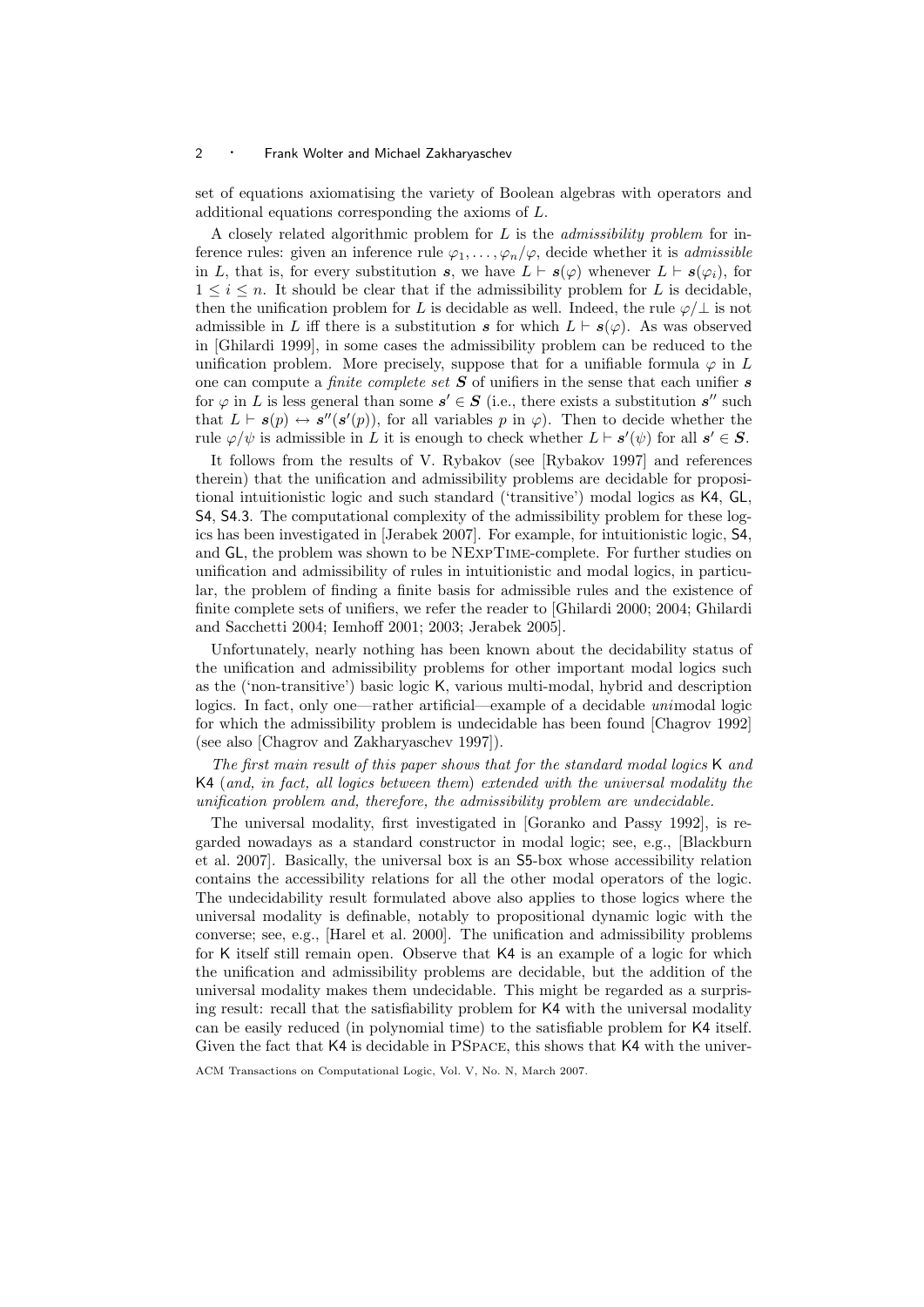sal modality is also decidable in PSpace. Our result shows that for the unification and admissible rules problems there does not even exist a recursive reduction of K4 with the universal modality to K4.

Note that, on the other hand, for 'reflexive' modal logics with the universal modality such as S4, T or Grz the unification problem is trivially decidable (see the end of Section 2).

The second result of this paper shows that the unification and admissibility problems are undecidable for multimodal K and K4 (with at least two modal operators) extended with nominals.

Nominals, that is, additional variables that denote singleton sets, are one of the basic ingredients of hybrid logics; see, e.g., [Areces and ten Cate 2007] and references therein. As follows from our second result, for most hybrid logics the unification and admissibility problems are undecidable.

A particularly interesting consequence of this result is in description logic. Motivated by applications in the design and maintenance of knowledge bases, Baader and Narendran [2001] and Baader and Küsters [2001] identify the unification problem for concept descriptions as an important reasoning service. In its simplest formulation, this problem is equivalent to the unification problem for modal logics (see Section 5 for more details). Baader and Narendran [2001] and Baader and Küsters [2001] develop decision procedures for certain sub-Boolean description logics, leaving the study of unification for Boolean description logics as an open research problem. It follows from our results that unification is undecidable for Boolean description logics with nominals such as  $ALCO$ ,  $ALCQO$ ,  $ALCQIO$ , and SHIQO. Moreover, if a Boolean description logic has transitive roles, inverse roles and role hierarchies, then a role box can be used to define a universal role. In this case our results can be used to show the undecidability of unification relative to role boxes. This applies, for example, to the logics  $\mathcal{SHI}$  and  $\mathcal{SHI}$ . These undecidability results cover almost all Boolean description logics used in applications, in particular, the description logic underlying the OWL DL dialect of the Web Ontology Language OWL. However, the unification problem for some basic Boolean description logics such as  $\text{ALC}$  and  $\text{ALCQI}$  remains open.

The plan of this paper is as follows. We start by introducing the syntax and semantics of normal modal logics with the universal modality, in particular  $K4<sub>u</sub>$ and  $K_u$ . Then we prove, using an encoding of Minsky machines, the undecidability of the unification and admissibility problems for all logics between  $\mathsf{K4}_u$  and  $\mathsf{K}_u$ . We also briefly discuss the formulation of this result in terms of equational theories. Then we introduce modal logics with nominals and show how to modify the proof in order to establish the undecidability of unification and admissibility for K and K4 with at least two modal operators and nominals. We close with a brief discussion of consequences for description logics with nominals.

### 2. UNIFICATION IN MODAL LOGICS WITH THE UNIVERSAL MODALITY

Let  $\mathcal L$  be the propositional language with an infinite set  $p_0, p_1, \ldots$  of propositional variables, the Boolean connectives  $\land$  and  $\neg$  (and their derivatives such as  $\lor$ ,  $\rightarrow$ , and  $\perp$ ), and two unary modal operators  $\Box$  and A (with their duals  $\diamond$  and E). A normal modal logic L with the universal modality  $A$  is any set of  $\mathcal{L}$ -formulas that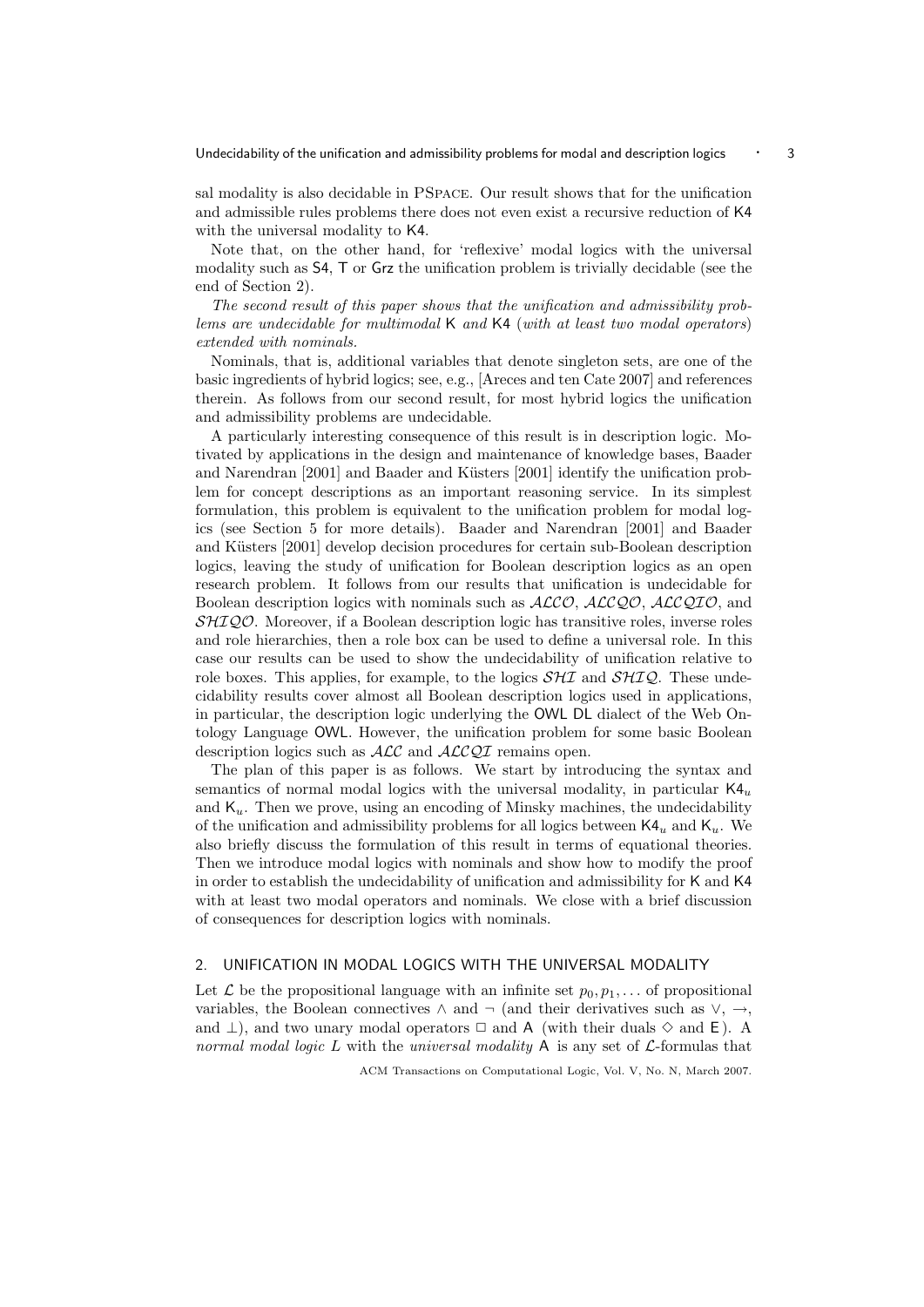contains all propositional tautologies, the axioms

$$
\Box(p \to q) \to (\Box p \to \Box q), \qquad A(p \to q) \to (A p \to A q),
$$
  
\n
$$
A p \to p, \qquad A p \to A A p, \qquad p \to A E p, \qquad A p \to \Box p,
$$

and is closed under modus ponens, the necessitation rules  $\varphi/\Box\varphi$  and  $\varphi/A\varphi$ , and uniform substitution. (So from now on we write  $\varphi \in L$  instead of  $L \vdash \varphi$ .) K<sub>u</sub> is the smallest normal modal logic with the universal modality.  $K4<sub>u</sub>$  is the smallest normal modal logic with the universal modality that contains the extra axiom  $\Box p \rightarrow \Box \Box p$ .

 $K_u$  and  $K_4$  as well as many other normal modal logics with the universal modality are determined by relational structures. A frame for  $\mathcal L$  is a directed graph  $\mathfrak{F} = (W, R)$ , that is,  $R \subseteq W \times W$ . A model for  $\mathcal L$  is a pair  $\mathfrak{M} = (\mathfrak{F}, \mathfrak{V})$  where  $\mathfrak{F}$  is a frame and  $\mathfrak V$  a valuation mapping the set of propositional variables to  $2^W$ . The truth-relation  $(\mathfrak{M}, x) \models \varphi$  between points  $x \in W$  of  $\mathfrak{M}$  and  $\mathcal{L}$ -formulas  $\varphi$  is defined inductively as follows:

 $(\mathfrak{M}, x) \models p_i \text{ iff } x \in \mathfrak{V}(p_i),$  $(\mathfrak{M}, x) \models \neg \psi$  iff  $(\mathfrak{M}, x) \not\models \psi$ ,  $(\mathfrak{M}, x) \models \psi \land \chi \text{ iff } (\mathfrak{M}, x) \models \psi \text{ and } (\mathfrak{M}, x) \models \chi,$  $(\mathfrak{M}, x) \models \Box \psi$  iff  $(\mathfrak{M}, y) \models \psi$  for all  $y \in W$  with  $xRy$ ,  $(\mathfrak{M}, x) \models A \varphi$  iff  $(\mathfrak{M}, y) \models \varphi$  for all  $y \in W$ .

Instead of  $(\mathfrak{M}, x) \models \varphi$  we write  $x \models \varphi$  if  $\mathfrak{M}$  is clear from the context.

A formula  $\varphi$  is valid in a frame  $\mathfrak{F}, \mathfrak{F} \models \varphi$  in symbols, if  $\varphi$  is true at every point of every model based on  $\mathfrak{F}$ . The following facts are well known (see, for example, [Goranko and Passy 1992; Spaan 1993; Areces et al. 2000]):

FACT 2.1. K<sub>u</sub> is the set of formulas that are valid in all frames. K4<sub>u</sub> is the set of formulas that are valid in all transitive frames. The satisfiability problem is EXPTIME-complete for  $K_u$ , and PSPACE-complete for  $K4_u$ .

We now formulate the unification problem for normal modal logics with the universal modality.

Definition 2.2. The unification problem for a normal modal logic  $L$  with the universal modality is to decide, given a formula  $\varphi$ , whether there exists a substitution s such that  $s(\varphi) \in L$ .

THEOREM 2.3. The unification problem for any normal modal logic between  $K_u$ and  $K4_u$  is undecidable.

The proof proceeds by reduction of some undecidable configuration problem for Minsky machines.

We remind the reader that a *Minsky machine* (or a register machine with two registers; see, e.g., [Minsky 1961; Ebbinghaus et al. 1994]) is a finite set (program) of instructions for transforming triples  $\langle s, m, n \rangle$  of natural numbers, called *configu*rations. The intended meaning of the current configuration  $\langle s, m, n \rangle$  is as follows: s is the number (label) of the current machine state and  $m$ , n represent the current state of information. Each instruction has one of the four possible forms:

| $s \rightarrow \langle t, 1, 0 \rangle$ , | $s \rightarrow \langle t, -1, 0 \rangle (\langle t', 0, 0 \rangle),$ |
|-------------------------------------------|----------------------------------------------------------------------|
| $s \rightarrow \langle t, 0, 1 \rangle$ , | $s \rightarrow \langle t, 0, -1 \rangle (\langle t', 0, 0 \rangle).$ |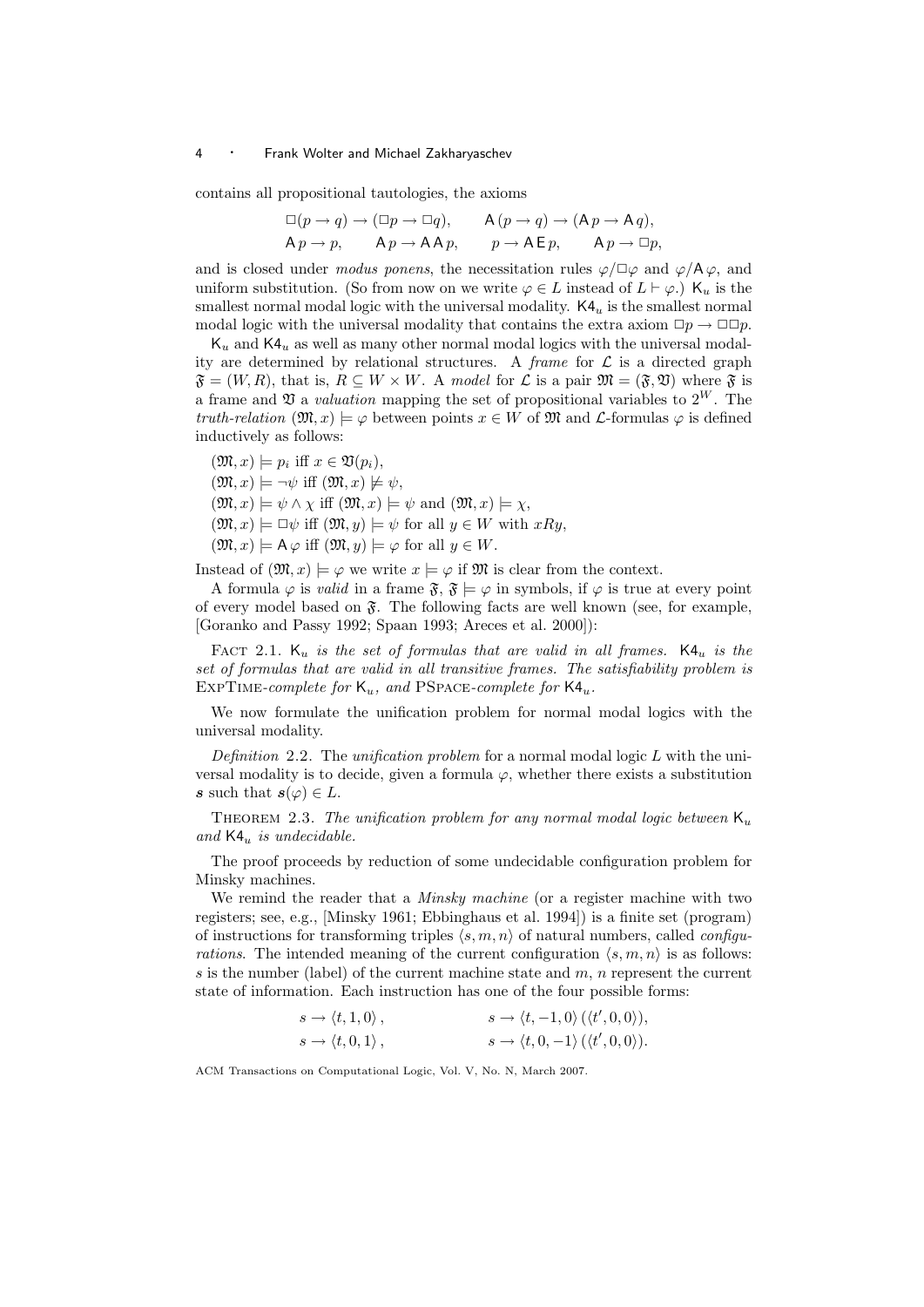

Fig. 1. Frame  $\mathfrak F$  encoding  $P$  and  $\mathfrak a$ .

The last of them, for instance, means: transform  $\langle s, m, n \rangle$  into  $\langle t, m, n - 1 \rangle$  if  $n > 0$ and into  $\langle t', m, n \rangle$  if  $n = 0$ . We assume that Minsky machines are *deterministic*, that is, they can have at most one instruction with a given s in the left-hand side. For a Minsky machine P, we write  $P : \langle s, m, n \rangle \to \langle t, k, l \rangle$  if starting with  $\langle s, m, n \rangle$ and applying the instructions in  $P$ , in finitely many steps (possibly, in 0 steps) we can reach  $\langle t, k, l \rangle$ .

We will use the well known fact (see, e.g., [Chagrov 1990; Chagrov and Zakharyaschev 1997) that there exist a Minsky program  $P$  and a configuration  $a = \langle s, m, n \rangle$  such that no algorithm can decide, given a configuration b, whether  $P: \mathfrak{a} \to \mathfrak{b}.$ 

Fix such a pair P and  $\mathfrak{a} = \langle s, m, n \rangle$ , and consider the transitive frame  $\mathfrak{F} = (W, R)$ shown in Fig. 1, where the points  $e(t, k, l)$  represent configurations  $\langle t, k, l \rangle$  such that  $P: \langle s, m, n \rangle \to \langle t, k, l \rangle$ ,  $e(t, k, l)$  'sees' the points  $a_t^0, a_k^1, a_l^2$  representing the components of  $\langle t, k, l \rangle$ , and a is the only reflexive point of  $\mathfrak{F}$ . More precisely,

$$
W = \{a, b, g, g_1, g_2, d, d_1, d_2\} \cup \{a_j^i \mid i \le 2, j < \omega\} \cup \{\{e(t, k, l) \mid \mathbf{P} : \langle s, m, n \rangle \to \langle t, k, l \rangle\}
$$

(note that the last set in the union is undecidable) and  $R$  is the transitive closure of the following relation:

$$
\{(a, a), (g, a), (g, b), (d, b), (g_1, g), (g_2, g_1), (d_1, d), (d_2, d_1),(a_0^0, g), (a_0^0, d), (a_0^1, g_1), (a_0^1, d_1), (a_0^2, g_2), (a_0^2, d_2)\} \cup \{ (a_{j+1}^i, a_j^i) \mid i \le 2, j < \omega \} \cup \{ (e(t, k, l), a_t^0), (e(t, k, l), a_k^1), (e(t, k, l), a_l^2) \mid e(t, k, l) \in W \}.
$$

This frame and the formulas below describing it were introduced by A. Chagrov in order to construct undecidable modal logics and show that many properties of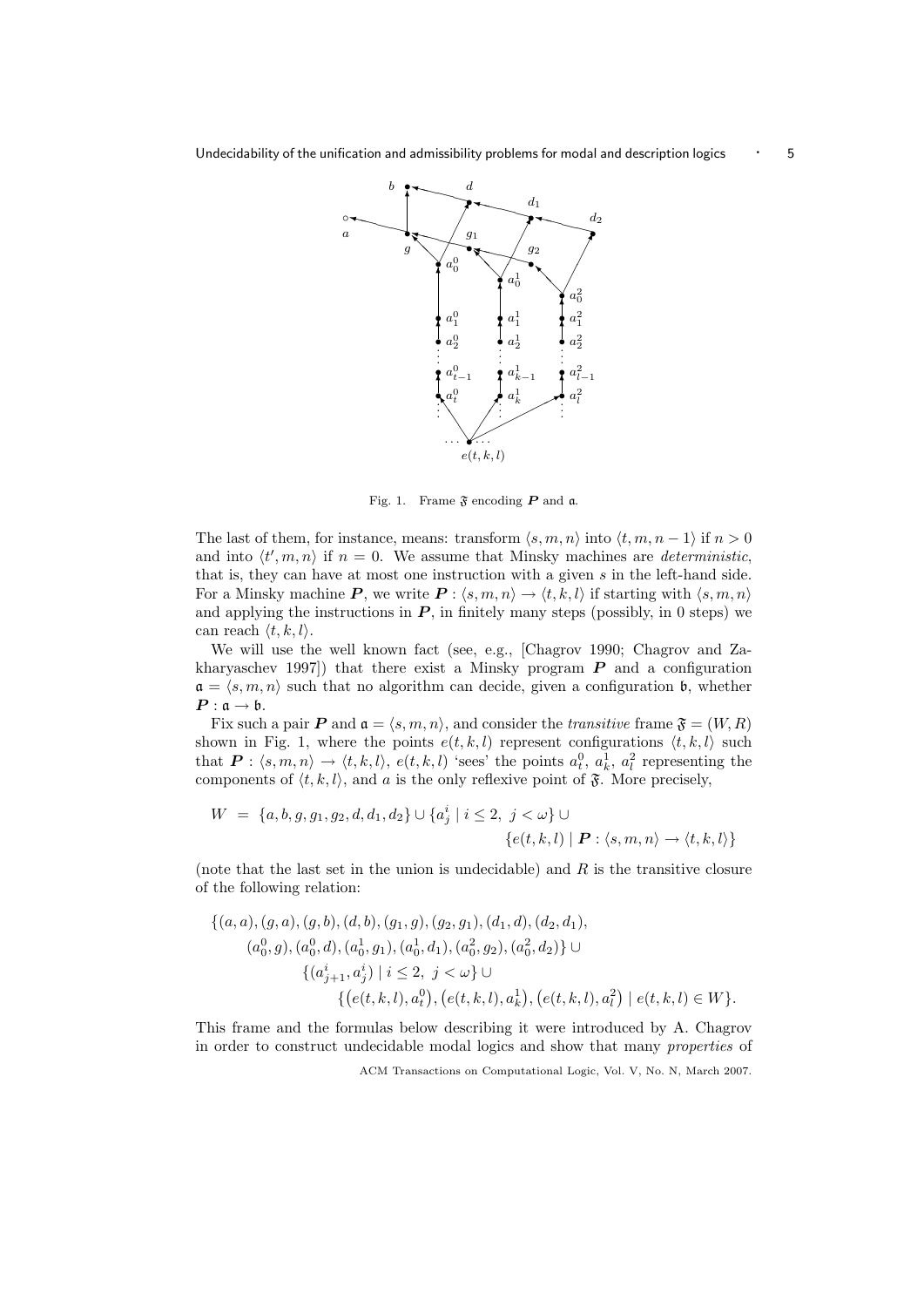modal logics are undecidable; see [Chagrov and Zakharyaschev 1997; Zakharyaschev et al. 2001] and references therein.

The following variable free formulas characterise the points in  $\mathfrak{F}$  in the sense that each of these formulas, denoted by Greek letters with subscripts and/or superscripts, is true in  $\mathfrak{F}$  precisely at the point denoted by the corresponding Roman letter with the same subscript and/or superscript (and nowhere else):

$$
\alpha = \Diamond \top \land \Box \Diamond \top, \qquad \beta = \Box \bot, \n\gamma = \Diamond \alpha \land \Diamond \beta \land \neg \Diamond^2 \beta, \qquad \delta = \neg \gamma \land \Diamond \beta \land \neg \Diamond^2 \beta, \n\gamma_1 = \Diamond \gamma \land \neg \Diamond^2 \gamma \land \neg \Diamond \delta, \qquad \delta_1 = \Diamond \delta \land \neg \Diamond^2 \delta, \n\gamma_2 = \Diamond \gamma_1 \land \neg \Diamond^2 \gamma_1 \land \neg \Diamond \delta, \qquad \delta_2 = \Diamond \delta_1 \land \neg \Diamond^2 \delta_1, \n\alpha_0^0 = \Diamond \gamma \land \Diamond \delta \land \neg \Diamond^2 \gamma_1 \land \neg \Diamond^2 \delta_1, \n\alpha_0^1 = \Diamond \gamma_1 \land \Diamond \delta_1 \land \neg \Diamond^2 \gamma_1 \land \neg \Diamond^2 \delta_1, \n\alpha_0^2 = \Diamond \gamma_2 \land \Diamond \delta_2 \land \neg \Diamond^2 \gamma_2 \land \neg \Diamond^2 \delta_2, \n\alpha_{j+1}^i = \Diamond \alpha_j^i \land \neg \Diamond^2 \alpha_j^i \land \bigwedge_{i \neq k} \neg \Diamond \alpha_0^k,
$$

where  $i \in \{0, 1, 2\}, j \geq 0$ , and  $\diamond^2 \varphi = \diamond \diamond \varphi$ . It follows immediately from the definition that the formulas

$$
\alpha_j^i \to \neg \Diamond \alpha_j^i \quad \text{and} \quad \alpha_{j+1}^i \to \Diamond \alpha_0^i \land \bigwedge_{k \neq i} \neg \Diamond \alpha_0^k \tag{1}
$$

are valid in all frames for all  $i \in \{0,1,2\}, j \ge 0$ . We will use this property in what follows.

The formulas characterising the points  $e(t, k, l)$  in  $\mathfrak{F}$  are denoted by  $\varepsilon(t, \alpha_k^1, \alpha_l^2)$ and defined as follows, where  $\varphi$  and  $\psi$  are arbitrary formulas,

$$
\varepsilon(t,\varphi,\psi) = \langle \infty_0^0 \wedge \neg \Diamond \alpha_{t+1}^0 \wedge \Diamond \varphi \wedge \neg \Diamond^2 \varphi \wedge \Diamond \psi \wedge \neg \Diamond^2 \psi.
$$

We also require formulas characterising not only fixed but arbitrary configurations with the help of the propositional variables  $p_1$  and  $p_2$ :

$$
\begin{array}{lcl} \pi_1 & = & (\Diamond \alpha_0^1 \lor \alpha_0^1) \land \neg \Diamond \alpha_0^0 \land \neg \Diamond \alpha_0^2 \land p_1 \land \neg \Diamond p_1, \\ \pi_2 & = & \Diamond \alpha_0^1 \land \neg \Diamond \alpha_0^0 \land \neg \Diamond \alpha_0^2 \land \Diamond p_1 \land \neg \Diamond^2 p_1, \\ \tau_1 & = & (\Diamond \alpha_0^2 \lor \alpha_0^2) \land \neg \Diamond \alpha_0^0 \land \neg \Diamond \alpha_0^1 \land p_2 \land \neg \Diamond p_2, \\ \tau_2 & = & \Diamond \alpha_0^2 \land \neg \Diamond \alpha_0^0 \land \neg \Diamond \alpha_0^1 \land \Diamond p_2 \land \neg \Diamond^2 p_2. \end{array}
$$

Observe that in  $\mathfrak{F}$ , under any valuation,  $\pi_1$  can be true in at most one point, and this point has to be  $a_j^1$ , for some  $j \geq 0$ . Similarly,  $\pi_2$  can only be true in at most one point, and this point has to be of the form  $a_j^1$ , for some  $j > 0$ . Moreover, if  $\pi_1$ is true at  $a_j^1$ , then  $\pi_2$  is true in  $a_{j+1}^1$ . The same applies to  $\tau_1$  and  $\tau_2$ , but with  $a_j^1$ replaced by  $a_j^2$ .

Now we are fully equipped to simulate the behaviour of  $P$  on  $\mathfrak a$  by means of modal formulas with the universal modality.

With each instruction I in  $P$  we associate a formula  $AxI$  by taking:

$$
AxI = \mathsf{E}\,\varepsilon(t,\pi_1,\tau_1) \to \mathsf{E}\,\varepsilon(t',\pi_2,\tau_1)
$$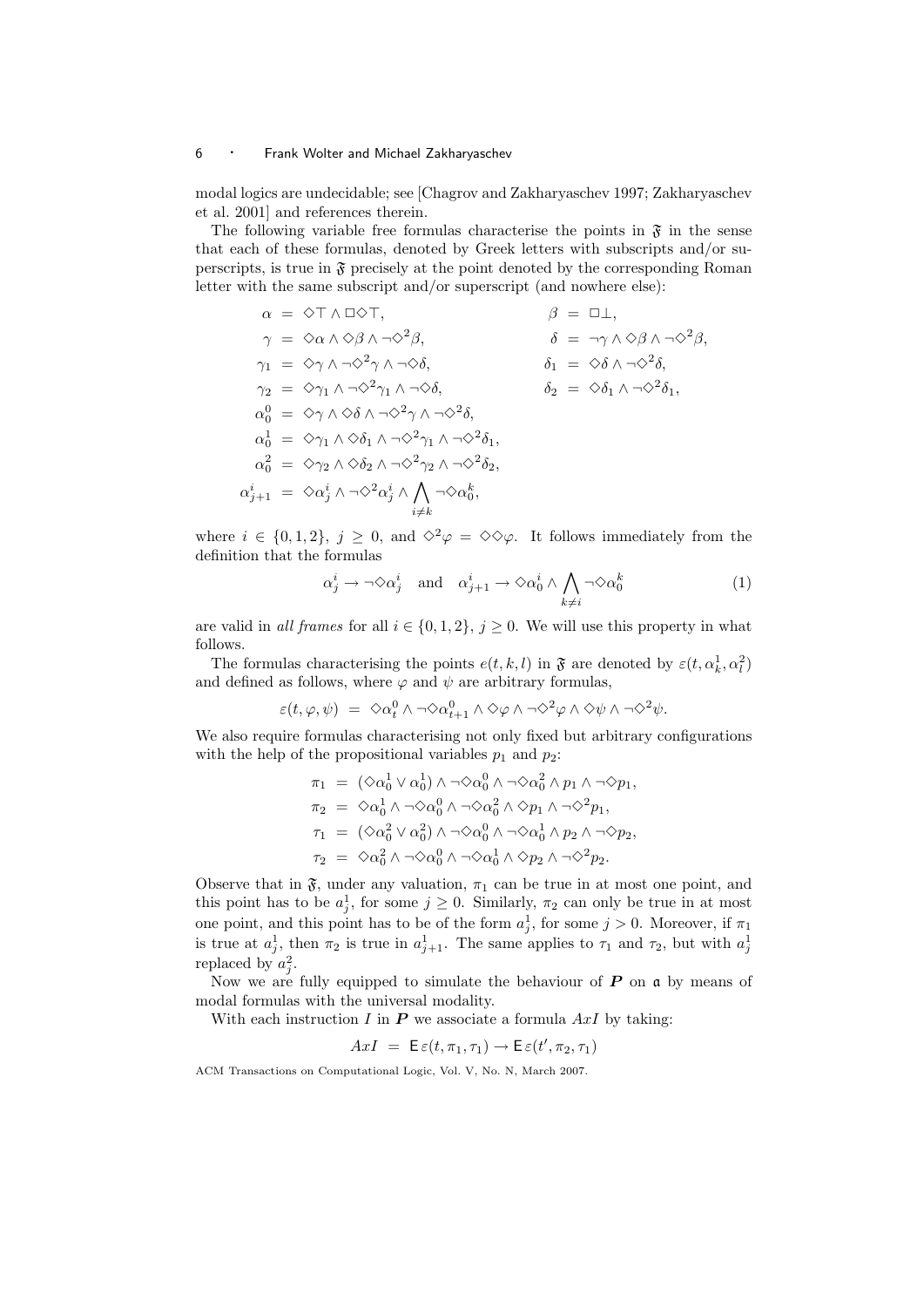Undecidability of the unification and admissibility problems for modal and description logics  $\cdot$  7

if I is of the form  $t \to \langle t', 1, 0 \rangle$ ,

$$
AxI = E\varepsilon(t, \pi_1, \tau_1) \rightarrow E\varepsilon(t', \pi_1, \tau_2)
$$

if I is  $t \to \langle t', 0, 1 \rangle$ ,

$$
AxI = (\mathsf{E}\,\varepsilon(t,\pi_2,\tau_1) \to \mathsf{E}\,\varepsilon(t',\pi_1,\tau_1)) \land (\mathsf{E}\,\varepsilon(t,\alpha_0^1,\tau_1) \to \mathsf{E}\,\varepsilon(t'',\alpha_0^1,\tau_1))
$$

if I is  $t \to \langle t', -1, 0 \rangle (\langle t'', 0, 0 \rangle)$ , and finally

$$
AxI = (\mathsf{E}\,\varepsilon(t,\pi_1,\tau_2) \to \mathsf{E}\,\varepsilon(t',\pi_1,\tau_1)) \land (\mathsf{E}\,\varepsilon(t,\pi_1,\alpha_0^2) \to \mathsf{E}\,\varepsilon(t'',\pi_1,\alpha_0^2))
$$

if I is  $t \to \langle t', 0, -1 \rangle (\langle t'', 0, 0 \rangle)$ .

The formula simulating  $P$  as a whole is

$$
AxP = \bigwedge_{I \in P} AxI.
$$

LEMMA 2.4.  $\mathfrak{F} \models AxP$ .

PROOF OF LEMMA. We only consider  $AxI = \mathsf{E}\,\varepsilon(t,\pi_1,\tau_1) \to \mathsf{E}\,\varepsilon(t',\pi_2,\tau_1)$  for  $I = t \rightarrow \langle t', 1, 0 \rangle$  and leave the remaining cases to the reader.

Suppose that, for some model  $\mathfrak{M} = (\mathfrak{F}, \mathfrak{V})$  and some  $x_0$  from the domain W of  $\mathfrak{F}$ , we have  $(\mathfrak{M}, x_0) \models \mathsf{E}\varepsilon(t, \pi_1, \tau_1)$ . Then there is a point  $x \in W$  such that  $x \models \varepsilon(t, \pi_1, \tau_1)$ , and so, by the definition of  $\varepsilon(t, \pi_1, \tau_1)$ , there are three immediate successors  $x_0, x_1, x_2$  of x in  $\mathfrak{F}$  such that

$$
x_0 \models \alpha_t^0, \quad x_1 \models \pi_1, \quad x_2 \models \tau_1.
$$

But then, as we observed above,  $x_0 = a_t^0$ ,  $x_1 = a_k^1$  and  $x_2 = a_t^2$ , for some  $k, l < \omega$ . It follows that  $x = e(t, k, l)$  is an element of W. By the definition of W, we obtain that  $P: \langle s, m, n \rangle \to \langle t, k, l \rangle$ . As  $t \to \langle t', 1, 0 \rangle$  is an instruction of P, we then have  $\boldsymbol{P}$  :  $\langle s, m, n \rangle \to \langle t', k+1, l \rangle$ , and so  $e(t', k+1, l) \in W$ . And since  $a_{k+1}^1 \models \pi_2$ , we obtain  $e(t', k+1, l) \models \varepsilon(t', \pi_2, \tau_1)$ . Therefore,  $(\mathfrak{M}, x_0) \models \mathsf{E}\,\varepsilon(t', \pi_2, \tau_1)$ .

Remark 2.5. Note, by the way, that one can use this lemma to show that if  $\mathsf{K}_u \subseteq L \subseteq \mathsf{K4}_u$ , then the logic  $L \oplus AxP$  (that is, the minimal normal modal logic containing both L and  $AxP$ ) is undecidable. Indeed, we have  $\mathsf{E}\,\varepsilon(t,\alpha_k^1,\alpha_l^2) \in L \oplus AxP$ if, and only if,  $P : \langle s, m, n \rangle \rightarrow \langle t, k, l \rangle$ . A. Chagrov used logics of this sort to prove that various properties of (finitely axiomatisable) modal logics (say, consistency of extensions of  $K_u$ ) are undecidable; see, e.g., [Chagrov 1990; Zakharyaschev et al. 2001] and references therein.

Now, for each  $\mathfrak{b} = \langle t, k, l \rangle$ , consider the formula

$$
\psi(\mathfrak{b}) = (AxP \wedge \mathsf{E}\,\varepsilon(s,\alpha_m^1,\alpha_n^2)) \rightarrow \mathsf{E}\,\varepsilon(t,\alpha_k^1,\alpha_l^2)
$$

which, intuitively, says that starting with the configuration  $a = \langle s, m, n \rangle$  and using the instructions of  $P$ , encoded by means of  $AxP$ , we can reach b.

LEMMA 2.6. Let  $\mathsf{K}_u \subseteq L \subseteq \mathsf{K4}_u$ . Then  $\mathbf{P} : \mathfrak{a} \to \mathfrak{b}$  iff  $\psi(\mathfrak{b})$  is unifiable in L.

PROOF OF LEMMA.  $(\Leftarrow)$  Suppose that  $P : \mathfrak{a} \nrightarrow \mathfrak{b}$ . Then, by the construction of the frame  $\mathfrak F$  above, we have

 $\mathfrak{F} \models \text{AxP} \land \mathsf{E}\,\varepsilon(s, \alpha_m^1, \alpha_n^2) \quad \text{and} \quad \mathfrak{F} \not\models \mathsf{E}\,\varepsilon(t, \alpha_k^1, \alpha_l^2).$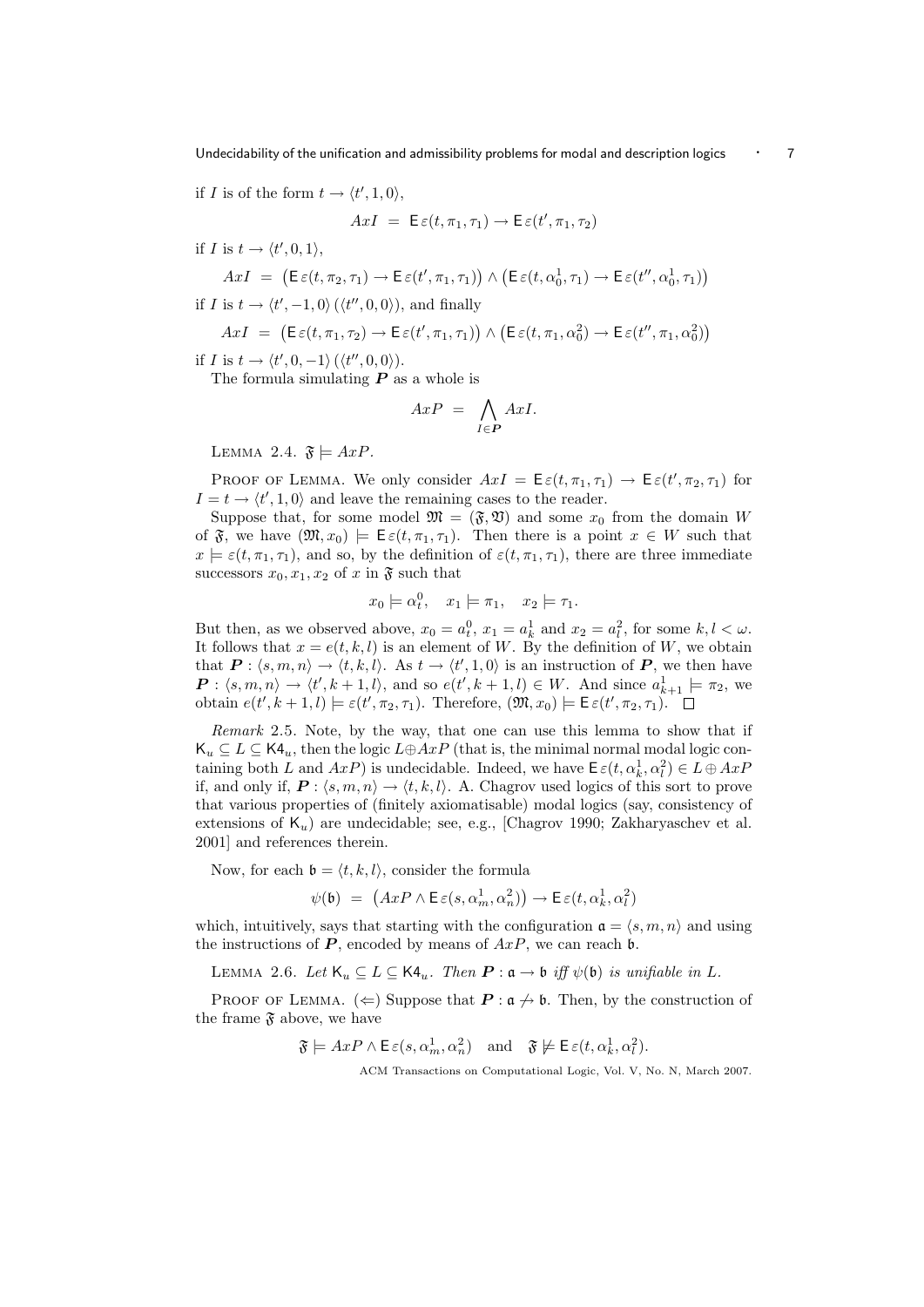As  $\mathsf{E}\,\varepsilon(t,\alpha_k^1,\alpha_l^2)$  is variable free, all substitution instances of  $\psi(\mathfrak{b})$  are refuted in  $\mathfrak{F}$ , and so  $\psi(\mathfrak{b})$  is not unifiable in any  $L \subseteq \mathsf{K4}_u$ .

 $(\Rightarrow)$  Conversely, suppose that  $P : \mathfrak{a} \to \mathfrak{b}$ . Our aim is to find a substitution s for the variables  $p_1$  and  $p_2$  such that  $s(\psi(\mathfrak{b})) \in \mathsf{K}_u$  or, in other words, that  $\mathfrak{G} \models s(\psi(\mathfrak{b}))$ for an *arbitrary* frame  $\mathfrak{G}$ , which, in general, has nothing to do with **P** or  $\mathfrak{a}$ . To understand what such a substitution s should do, assume that  $\mathfrak{G} \models E \varepsilon(s, \alpha_m^1, \alpha_n^2)$ but  $\mathfrak{G} \not\models \mathsf{E}\,\varepsilon(t,\alpha_k^1,\alpha_l^2)$ . Clearly, s should ensure that  $\mathfrak{G} \not\models s(AxP)$ . Let

$$
\boldsymbol{P}:\mathfrak{a}=\langle t_0,k_0,l_0\rangle\stackrel{I_1}{\rightarrow}\langle t_1,k_1,l_1\rangle\stackrel{I_2}{\rightarrow}\cdots\stackrel{I_\ell}{\rightarrow}\langle t_\ell,k_\ell,l_\ell\rangle=\mathfrak{b}
$$

be the computation of P starting with  $\mathfrak a$  and ending with  $\mathfrak b$ , where  $I_i$  is the instruction from P that is used to transform  $\langle t_{j-1}, k_{j-1}, l_{j-1} \rangle$  into  $\langle t_j, k_j, l_j \rangle$ . Take the smallest number *i* such that  $\mathfrak{G} \models \mathsf{E}_{\varepsilon}(t_i, \alpha_{k_i}^1, \alpha_{l_i}^2)$  and  $\mathfrak{G} \not\models \mathsf{E}_{\varepsilon}(t_{i+1}, \alpha_{k_{i+1}}^1, \alpha_{l_{i+1}}^2)$ . Suppose for definiteness that  $I_i = t_i \rightarrow \langle t_{i+1}, 1, 0 \rangle$ . Then in order to refute the axiom  $AxI_i = \mathsf{E}\varepsilon(t_i,\pi_1,\tau_1) \to \mathsf{E}\varepsilon(t_{i+1},\pi_2,\tau_1)$  in  $\mathfrak{G}$ , the substitution s should make sure that  $s(\pi_1)$  holds true precisely where  $\alpha_{k_i}^1$  is true, and  $s(\tau_1)$  holds true precisely where  $\alpha_{l_i}^2$  is true in **6**. This would give us  $\mathfrak{G} \models s(\mathsf{E}\varepsilon(t_i,\pi_1,\tau_1))$  and  $\mathfrak{G} \not\models s(\mathsf{E}\,\varepsilon(t_{i+1}, \pi_2, \tau_1)).$  We are now in a position to define s.

Consider the formula

$$
defect_i = \mathsf{E}\varepsilon(t_0, \alpha_{k_0}^1, \alpha_{l_0}^2) \wedge \cdots \wedge \mathsf{E}\varepsilon(t_i, \alpha_{k_i}^1, \alpha_{l_i}^2) \wedge \neg \mathsf{E}\varepsilon(t_{i+1}, \alpha_{k_{i+1}}^1, \alpha_{l_{i+1}}^2)
$$
 (2)

which 'says' that the computation is simulated properly up to the *i*th step, but there is no point representing the  $i + 1$ st configuration. Observe that the formula

$$
\textit{defect}_i \rightarrow \neg \textsf{E}\, \textit{defect}_j,
$$

is valid for all  $i \neq j$ . In other words, if  $defect_i$  is true at some point in a model, then  $defect_i$  does not hold at any point in the model, for  $i \neq j$ .

Define the substitution  $s$  we need by taking

$$
\mathbf{s}(p_1) = \bigvee_{i=0}^{\ell-1} (defect_i \wedge \overline{\alpha}_{k_i}^1), \qquad \mathbf{s}(p_2) = \bigvee_{i=0}^{\ell-1} (defect_i \wedge \overline{\alpha}_{l_i}^2), \tag{3}
$$

where

$$
\overline{\alpha}_{k_i}^1 = \begin{cases} \alpha_{k_i}^1 & \text{if either } k_i = 0 \text{ or } I_{i+1} \neq t_i \to \langle t_{i+1}, -1, 0 \rangle, \\ \alpha_{k_i-1}^1 & \text{if } k_i \neq 0 \text{ and } I_{i+1} = t_i \to \langle t_{i+1}, -1, 0 \rangle, \end{cases}
$$

and

$$
\overline{\alpha}_{l_i}^2 = \begin{cases} \alpha_{l_i}^2 & \text{if either } l_i = 0 \text{ or } I_{i+1} \neq t_i \rightarrow \langle t_{i+1}, 0, -1 \rangle, \\ \alpha_{l_i-1}^2 & \text{if } l_i \neq 0 \text{ and } I_{i+1} = t_i \rightarrow \langle t_{i+1}, 0, -1 \rangle. \end{cases}
$$

(Here the case distinction is needed because of the 'subtracting' instructions like  $I = t \rightarrow \langle t', -1, 0 \rangle (\langle t'', 0, 0 \rangle)$  and the corresponding axioms  $AxI$ .) We show now that  $\mathfrak{G} \models s(\psi(\mathfrak{b}))$  for all frames  $\mathfrak{G}$ , which clearly means that  $s(\psi(\mathfrak{b})) \in \mathsf{K}_u$ .

Suppose  $\mathfrak{G} = (W, R)$  is given. As all formulas considered below, in particular  $s(\psi(\mathfrak{b}))$ , are variable free, we can write  $x \models \psi$  to say that  $\psi$  is true at x in some/all models based on  $\mathfrak{G}$ . Moreover, for any Boolean combination  $\psi$  of such formulas starting with **E**, we have  $x \models \psi$  iff  $x' \models \psi$ , for any  $x, x' \in W$ . Hence,  $\mathfrak{G} \not\models \psi$  means that  $x \not\models \psi$  for all  $x \in W$ .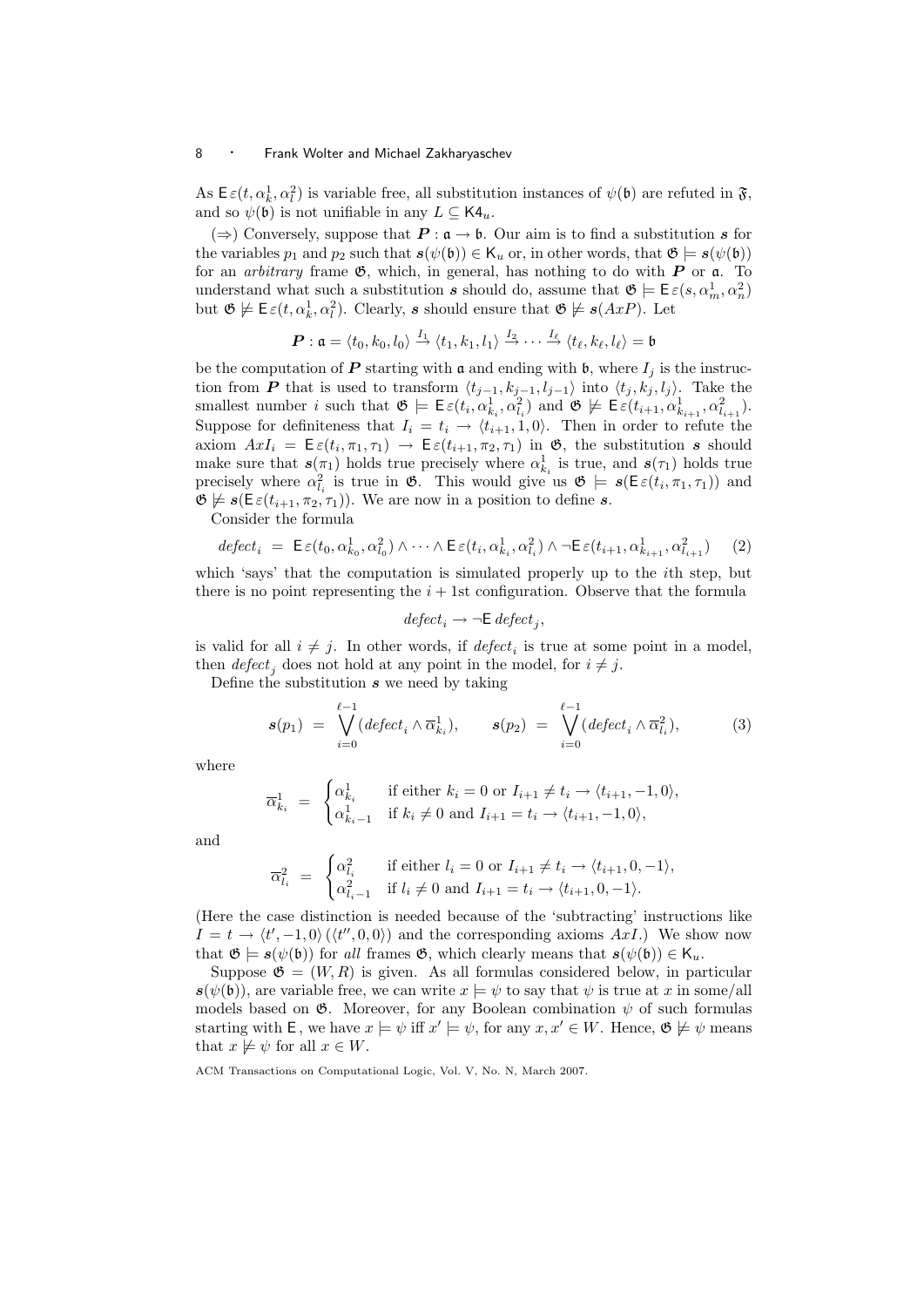Let us now proceed with the proof. Two cases are possible.

Case 1:  $\mathfrak{G} \models \neg \mathsf{E}\,\varepsilon(t_0, \alpha_{k_0}^1, \alpha_{l_0}^2) \vee \mathsf{E}\,\varepsilon(t_\ell, \alpha_{k_\ell}^1, \alpha_{l_\ell}^2)$ . Then clearly  $\mathfrak{G} \models s(\psi(\mathfrak{b}))$ .

Case 2:  $\mathfrak{G} \models \mathsf{E}\,\varepsilon(t_0, \alpha_{k_0}^1, \alpha_{l_0}^2) \wedge \neg \mathsf{E}\,\varepsilon(t_\ell, \alpha_{k_\ell}^1, \alpha_{l_\ell}^2)$ . Then there exists some number  $i < \ell$  such that  $\mathfrak{G} \models \text{defect}_i$ . It follows that, for all  $z \in W$ ,

$$
z \models s(p_1)
$$
 iff  $z \models \overline{\alpha}_{k_i}^1$ , and  $z \models s(p_2)$  iff  $z \models \overline{\alpha}_{l_i}^2$ . (4)

CLAIM 2.7. For all  $z \in W$ , we have (i)  $z \models s(\pi_1)$  iff  $z \models \overline{\alpha}_{k_i}^1$ , and (ii)  $z \models s(\tau_1)$ iff  $z \models \overline{\alpha}_{l_i}^2$ .

PROOF OF CLAIM. Suppose  $z \in W$  is given. We know that

$$
\mathbf{s}(\pi_1) = (\Diamond \alpha_0^1 \lor \alpha_0^1) \land \neg \Diamond \alpha_0^0 \land \neg \Diamond \alpha_0^2 \land \mathbf{s}(p_1) \land \neg \Diamond \mathbf{s}(p_1).
$$

Hence, by  $(4)$  and  $(1)$ ,

$$
z \models \mathbf{s}(\pi_1) \quad \text{iff} \quad z \models (\Diamond \alpha_0^1 \lor \alpha_0^1) \land \neg \Diamond \alpha_0^0 \land \neg \Diamond \alpha_0^2 \land \overline{\alpha}_{k_i}^1 \land \neg \Diamond \overline{\alpha}_{k_i}^1 \quad \text{iff} \quad z \models \overline{\alpha}_{k_i}^1.
$$

(ii) is considered analogously.  $\square$ 

CLAIM 2.8. For all  $z \in W$ , (i)  $z \models s(\pi_2)$  iff  $z \models \overline{\alpha}_{k_i+1}^1$ , and (ii)  $z \models s(\tau_2)$  iff  $z \models \overline{\alpha}_{l_i+1}^2$ .

PROOF OF CLAIM. Suppose  $z \in W$  is given. We know that

$$
s(\pi_2) = \Diamond \alpha_0^1 \land \neg \Diamond \alpha_0^0 \land \neg \Diamond \alpha_0^2 \land \Diamond s(p_1) \land \neg \Diamond^2 s(p_1).
$$

Hence, by  $(4)$ ,

$$
z \models s(\pi_2)
$$
 iff  $z \models \Diamond \alpha_0^1 \land \neg \Diamond \alpha_0^0 \land \neg \Diamond \alpha_0^2 \land \Diamond \overline{\alpha}_{k_i}^1 \land \neg \Diamond^2 \overline{\alpha}_{k_i}^1$ .

But, according to (1), the latter formula is equivalent to the definition of  $\overline{\alpha}_{k_i+1}^1$ , which proves the claim.  $\quad \Box$ 

We now make a case distinction according to the rule  $I_{i+1}$  used to transform  $\langle t_i, k_i, l_i \rangle$  into  $\langle t_{i+1}, k_{i+1}, l_{i+1} \rangle$ .

Case 1:  $I_{i+1} = t_i \rightarrow \langle t_{i+1}, 1, 0 \rangle$ . Our aim is to show that

- (a)  $\mathfrak{G} \models \mathbf{s}(\mathsf{E}\,\varepsilon(t_i,\pi_1,\tau_1))$  and
- (b)  $\mathfrak{G} \not\models s(\mathsf{E}\,\varepsilon(t_{i+1},\pi_2,\tau_1)),$

for then we would have  $\mathfrak{G} \not\models s(AxP)$ , and so  $\mathfrak{G} \models s(\psi(\mathfrak{b}))$ .

(a) As  $\mathfrak{G} \models \mathsf{E}\,\varepsilon(t_i, \alpha_{k_i}^1, \alpha_{l_i}^2)$ , we have some  $z \in W$  such that

$$
z \models \Diamond \alpha^0_{t_i} \land \neg \Diamond \alpha^0_{t_i+1} \land \Diamond \alpha^1_{k_i} \land \neg \Diamond^2 \alpha^1_{k_i} \land \Diamond \alpha^2_{l_i} \land \neg \Diamond^2 \alpha^2_{l_i}.
$$

By Claim 2.7, we then have

$$
z \models \Diamond \alpha_{t_i}^0 \land \neg \Diamond \alpha_{t_i+1}^0 \land \Diamond s(\pi_1) \land \neg \Diamond^2 s(\pi_1) \land \Diamond s(\tau_1) \land \neg \Diamond^2 s(\tau_1),
$$

which means that  $z \models s(\varepsilon(t_i, \pi_1, \tau_1))$ , and so  $\mathfrak{G} \models s(\mathsf{E}\varepsilon(t_i, \pi_1, \tau_1))$ .

(b) Suppose that  $\mathfrak{G} \not\models s(\mathsf{E}\varepsilon(t_{i+1}, \pi_2, \tau_1))$  does not hold. Then there is  $x \in W$ with

$$
x \models \varepsilon(t_{i+1}, s(\pi_2), s(\tau_1)),
$$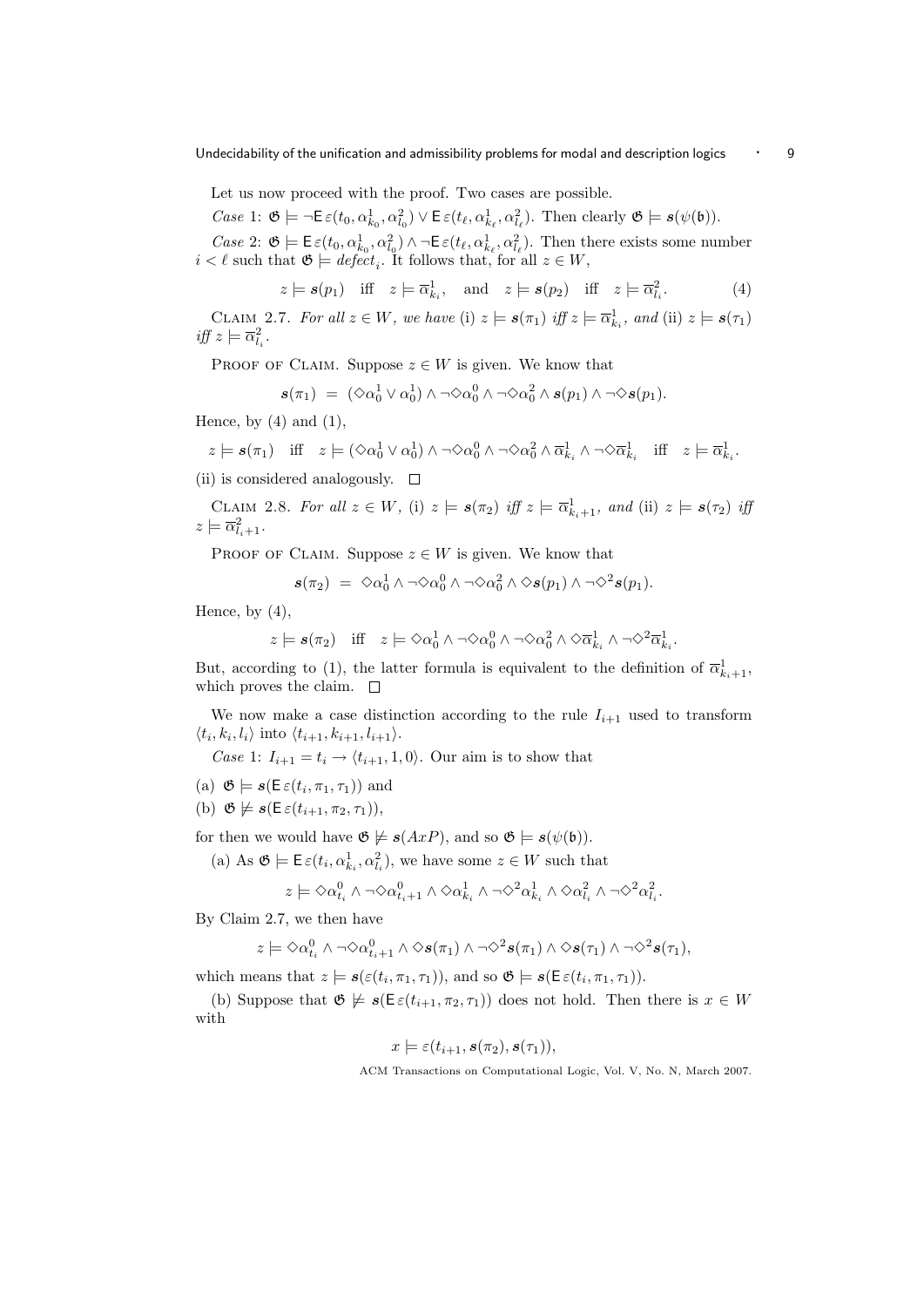that is,

$$
x \models \Diamond \alpha_{t_{i+1}}^0 \land \neg \Diamond \alpha_{t_{i+1}+1}^0 \land \Diamond s(\pi_2) \land \neg \Diamond^2 s(\pi_2) \land \Diamond s(\tau_1) \land \neg \Diamond^2 s(\tau_1).
$$

By Claims 2.7 and 2.8, we then have

$$
x \models \Diamond \alpha_{t_{i+1}}^0 \land \neg \Diamond \alpha_{t_{i+1}+1}^0 \land \Diamond \alpha_{k_i+1}^1 \land \neg \Diamond^2 \alpha_{k_i+1}^1 \land \Diamond \alpha_{l_i}^2 \land \neg \Diamond^2 \alpha_{l_i}^2
$$

which means

$$
x \models \varepsilon(t_{i+1}, \alpha_{k_i+1}^1, \alpha_{l_i}^2).
$$

Now recall that  $\alpha_{k_i+1}^1 = \alpha_{k_{i+1}}^1$  and  $\alpha_{l_i} = \alpha_{l_{i+1}}$ , that is, we have

$$
x \models \varepsilon(t_{i+1}, \alpha_{k_{i+1}}^1, \alpha_{l_{i+1}}^2),
$$

and so  $\mathfrak{G} \models \mathsf{E}\,\varepsilon(t_{i+1}, \alpha_{k_{i+1}}^1, \alpha_{l_{i+1}}^2)$ , contrary to  $\mathfrak{G} \models \text{defect}_i$ .

Case 2:  $I_{i+1}$  is of the form  $t_i \rightarrow \langle t'_{i+1}, -1, 0 \rangle (\langle t''_{i+1}, 0, 0 \rangle)$ . Suppose first that  $k_i = 0$ , that is, the actual instruction is  $I_{i+1} = t_i \rightarrow \langle t_{i+1}, 0, 0 \rangle$ . We need to show that

- (a)  $\mathfrak{G} \models \mathbf{s}(\mathsf{E}\,\varepsilon(t_i,\alpha_0^1,\tau_1))$  and
- (b)  $\mathfrak{G} \not\models s(\mathsf{E}\,\varepsilon(t_{i+1},\alpha_0^1,\tau_1)),$

which, as before, would imply  $\mathfrak{G} \models s(\psi(\mathfrak{b})).$ 

(a) As  $\mathfrak{G} \models \mathsf{E}\,\varepsilon(t_i, \alpha_0^1, \alpha_{l_i}^2)$ , we have  $x \in W$  such that

$$
x \models \Diamond \alpha^0_{t_i} \land \neg \Diamond \alpha^0_{t_i+1} \land \Diamond \alpha^1_0 \land \neg \Diamond^2 \alpha^1_0 \land \Diamond \alpha^2_{l_i} \land \neg \Diamond^2 \alpha^2_{l_i},
$$

from which, by Claim 2.7,

$$
x \models \Diamond \alpha^0_{t_i} \land \neg \Diamond \alpha^0_{t_i+1} \land \Diamond \alpha^1_0 \land \neg \Diamond^2 \alpha^1_0 \land \Diamond s(\tau_1) \land \neg \Diamond^2 s(\tau_1).
$$

Thus we have  $x \models s(\mathsf{E}\,\varepsilon(t_i, \alpha_0^1, \tau_1))$ . (b) is proved similarly and left to the reader.

Suppose now that  $k_i > 0$ , that is, the instruction  $I_{i+1} = t_i \rightarrow \langle t_{i+1}, -1, 0 \rangle$  was actually used. This time we need to show that

- (a)  $\mathfrak{G} \models \mathbf{s}(\mathsf{E}\,\varepsilon(t_i,\pi_2,\tau_1))$  and
- (b)  $\mathfrak{G} \not\models s(\mathsf{E}\,\varepsilon(t_{i+1}, \pi_1, \tau_1)).$ 
	- (a) Since  $\mathfrak{G} \models \mathsf{E}\,\varepsilon(t_i, \alpha_{k_i}^1, \alpha_{l_i}^2)$ , we have  $x \in W$  such that

$$
x \models \Diamond \alpha^0_{t_i} \land \neg \Diamond \alpha^0_{t_i+1} \land \Diamond \alpha^1_{k_i} \land \neg \Diamond^2 \alpha^1_{k_i} \land \Diamond \alpha^2_{l_i} \land \neg \Diamond^2 \alpha^2_{l_i}.
$$

Clearly, it is sufficient to show that

$$
x \models \Diamond \alpha_{t_i}^0 \land \neg \Diamond \alpha_{t_i+1}^0 \land \Diamond s(\pi_2) \land \neg \Diamond^2 s(\pi_2) \land \Diamond s(\tau_1) \land \neg \Diamond^2 s(\tau_1).
$$

Observe that in this case  $\overline{\alpha}_{k_i}^1 = \alpha_{k_i-1}$ . Hence, by Claim 2.8, for all  $z \in W$  we have  $z \models s(\pi_2)$  iff  $z \models \alpha_{k_i}^1$ . So it remains to use Claims 2.7 and 2.8.

(b) Suppose otherwise, that is,  $\mathfrak{G} \models s(\mathsf{E}\varepsilon(t_{i+1}, \pi_1, \tau_1))$ . Then there exists  $x \in W$ such that

$$
x \models \Diamond \alpha_{t_{i+1}}^0 \land \neg \Diamond \alpha_{t_{i+1}+1}^0 \land \Diamond s(\pi_1) \land \neg \Diamond^2 s(\pi_1) \land \Diamond s(\tau_1) \land \neg \Diamond^2 s(\tau_1).
$$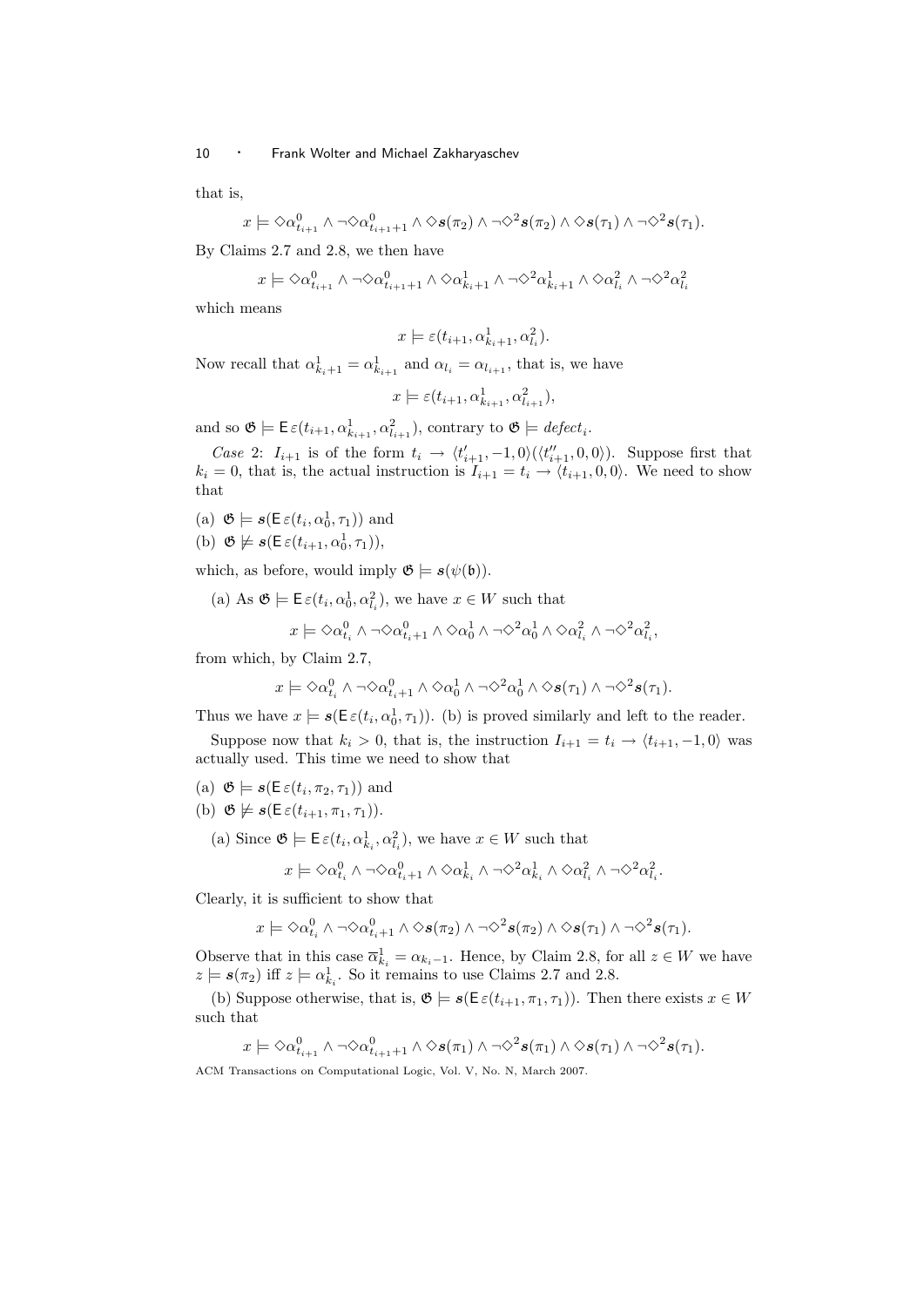By Claim 2.7, this implies

$$
x \models \Diamond \alpha_{t_{i+1}}^0 \land \neg \Diamond \alpha_{t_{i+1}+1}^0 \land \Diamond \alpha_{k_i-1}^1 \land \neg \Diamond^2 \alpha_{k_i-1}^1 \land \Diamond \alpha_{l_i}^2 \land \neg \Diamond^2 \alpha_{l_i}^2,
$$

that is,

$$
x \models \varepsilon(t_{i+1},\alpha_{k_i-1}^1,\alpha_{l_i}^2)
$$

which leads to a contradiction, because  $\alpha_{k_i-1}^1 = \alpha_{k_{i+1}}^1$  and  $\alpha_{l_i} = \alpha_{l_{i+1}}$ , and therefore we must have  $\mathfrak{G} \models \mathsf{E}_{\varepsilon}(t_{i+1}, \alpha_{k_{i+1}}^1, \alpha_{l_{i+1}}^2).$ 

The remaining two types of instructions (where the third component changes) are dual to the ones considered above. We leave these cases to the reader.

This completes the proof of Lemma 2.6. Theorem 2.3 follows immediately in view of the choice of  $P$  and  $\alpha$ .

Observe that Theorem 2.3 can be proved for multimodal  $K_u$  and  $K4_u$  as well. In this case, in the frame  $\mathfrak{F}$  considered above, the additional operators can be interpreted by the empty relation. By a proper modification of the frame  $\mathfrak{F}$  in Fig. 1, this theorem can also be extended to some logics above  $K4<sub>u</sub>$ , for example,  $GL_{u}$ .

Definition 2.9. The *admissibility problem* for inference rules for a normal modal logic L with the universal modality is to decide, given an inference rule  $\varphi_1, \ldots, \varphi_n/\varphi$ , whether  $s(\varphi_1) \in L, \ldots, s(\varphi_n) \in L$  imply  $s(\varphi) \in L$ , for every substitution s.

As an immediate consequence of Theorem 2.3 we obtain the following:

THEOREM 2.10. The admissibility problem for any normal modal logic L between  $K_u$  and  $K4_u$  is undecidable.

Minor modifications of the proof above can be used to prove undecidability of the unification and admissibility problems for various modal logics in which the universal modality is definable and which, besides the universal modality, have sufficient expressive power to reason about arbitrary (or at least transitive) relations. An interesting example is PDL with the converse, i.e., the extension of propositional dynamic logic with the converse constructor for programs: if  $\alpha$  is a program, then  $\alpha^{-1}$  is a program which is interpreted by the converse of the relation interpreting  $\alpha$ . (We do not provide detailed definitions of the syntax and semantics here but refer the reader to [Harel et al. 2000].) The undecidability proof for the unification problem (for substitutions instead of propositional variables rather than atomic programs!) is carried out by taking an atomic program  $\alpha$  and replacing, in the proof above, the operator  $\Box$  with  $[\alpha]$  and the universal modality A with  $[(\alpha \cup \alpha^{-1})^*]$ .

It seems worth mentioning, however, that the unification problem is trivially decidable for any normal modal logic L with  $\neg \Box \bot \in L$ . To see this, recall that a substitution  $s$  is called *ground* if it replaces each propositional variable by a variable free formula (that is, a formula constructed from  $\perp$  and  $\top$  only). Obviously, it is always the case that if there exists a substitution s such that  $s(\varphi) \in L$ , then there exists a ground substitution s' with  $s'(\varphi) \in L$ . But if  $\neg \Box \bot \in L$ , then there are, up to equivalence in L, only two different variable free formulas, namely,  $\perp$  and  $\top$ . Thus, to decide whether a formula  $\varphi$  is unifiable in L it is sufficient to check whether any of the ground substitutions makes  $\varphi$  equivalent to  $\top$  (which can be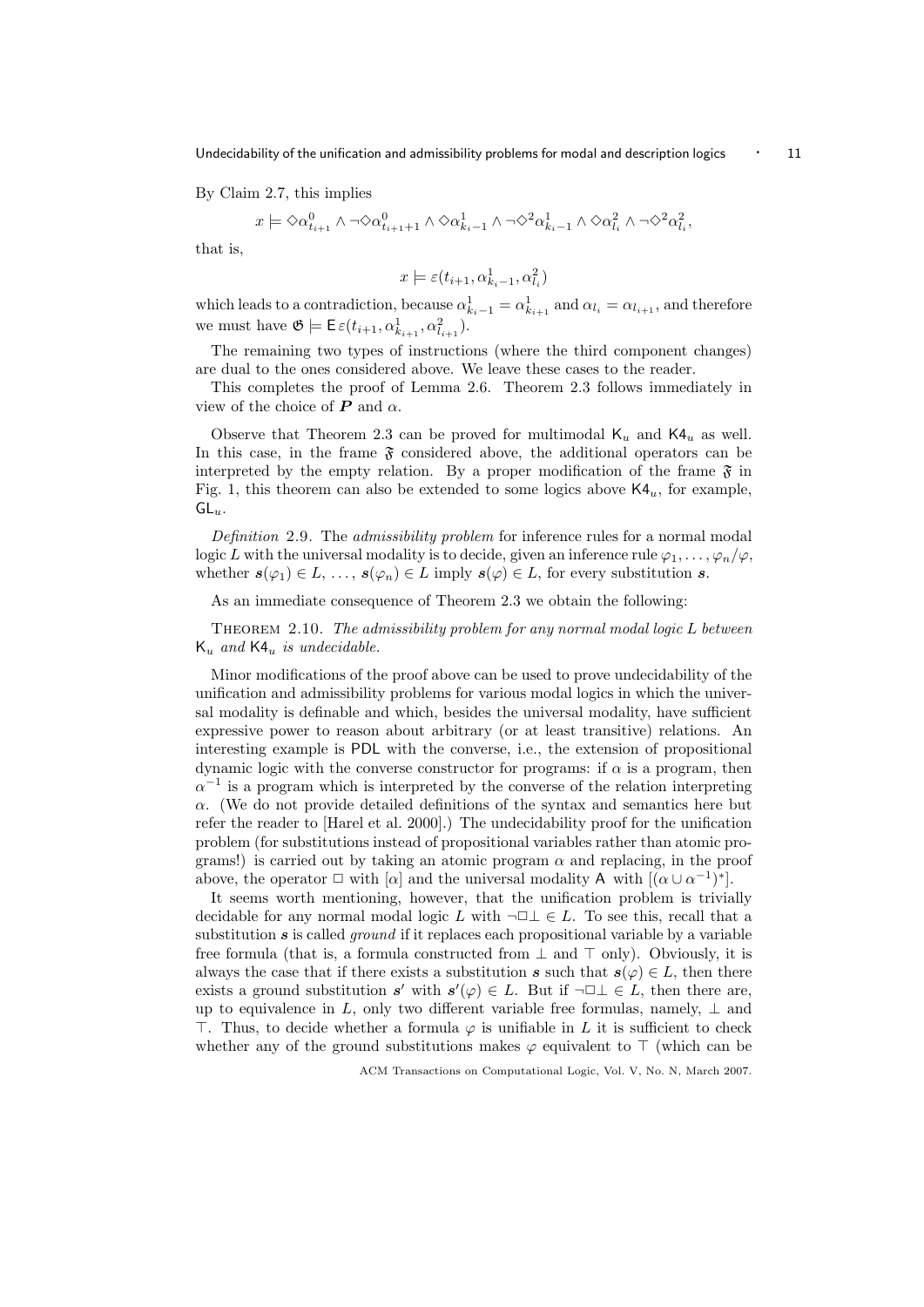done in Boolean logic). A well known example of such a logic is  $S4<sub>u</sub>$ ,  $S4$  with the universal modality. Note that the admissibility problem for  $S4<sub>u</sub>$  might nevertheless be undecidable. We leave this as an interesting open problem.

# 3. UNIFICATION MODULO EQUATIONAL THEORIES

The results presented above can be reformulated as undecidability results for the well known notion of unification modulo equational theories [Baader and Siekmann 1994; Baader and Snyder 2001].

Consider the equational theory  $BAO<sub>2</sub>$  of Boolean algebras with operators  $\Box_1$  and  $\Box_2$ , which consists of an axiomatisation BA of the variety of Boolean algebras (say, in the signature with the binary connective  $\land$ , unary connective  $\neg$  and constant 1) together with the equations

$$
\Box_i(x \wedge y) = \Box_i x \wedge \Box_i y \quad \text{and} \quad \Box_i 1 = 1,
$$

for  $i = 1, 2$ . Let T be any set of equations over the signature of Boolean algebras with two operators. Then the *unification problem modulo*  $BAO<sub>2</sub> \cup T$  is to decide, given an equation  $t_1 = t_2$  over the signature of  $BAO_2$ , whether there exists a substitution  $\boldsymbol{s}$  such that

$$
s(t_1) =_{\text{BAO}_2 \cup T} s(t_2),
$$

that is, whether there exists a substitution s such that the equation  $s(t_1) = s(t_2)$ is valid in all algebras where the equations in  $BAO<sub>2</sub> \cup T$  hold true. For a term t, let  $t^p$  denote the propositional modal formula that is obtained from  $t$  by replacing its (individual) variables with (mutually distinct) propositional variables. We may assume that  $\cdot^p$  is a bijection between the terms t over the signature of  $BAO_2$  and the modal formulas with modal operators  $\Box_1$  and  $\Box_2$ . Denote by  $\cdot^{-p}$  the inverse of this function. It is well known (see, e.g., [Venema 2007]) that a modal formula  $\varphi$  is valid in the smallest normal modal logic  $L$  containing the formulas

$$
\{t_1^p \leftrightarrow t_2^p \mid t_1 = t_2 \in T\}
$$

if, and only if,  $\varphi^{-p}$  is valid in all algebras validating  $\mathsf{BAO}_2 \cup T$ . The appropriate converse statement is also easily formulated. It follows that the unification problem modulo BAO<sub>2</sub> ∪ T is decidable if, and only if, the unification problem for L is decidable. Now, let UDISC be the following set of inequalities (saying, in algebraic terminology, that the equational theory has a unary discriminator term  $\Box_1$ )

 $\Box_1 x \leq \Box_2 x$ ,  $\Box_1 x \leq x$ ,  $\Box_1 x \leq \Box_1 \Box_1 x$ ,  $x \leq \Box_1 \neg \Box_1 \neg x$ .

Then, as a consequence of Theorem 2.3, we obtain the following result:

THEOREM 3.1. The unification problem modulo  $BAO<sub>2</sub> \cup UDISC$  is undecidable.

However, it remains an open question whether the unification problem modulo  $BAO<sub>2</sub>$  is decidable.

# 4. UNIFICATION IN MODAL LOGICS WITH NOMINALS

Let us now consider the extension of the language  $\mathcal L$  with nominals. More precisely, denote by  $\mathcal{H}_2$  the propositional language constructed from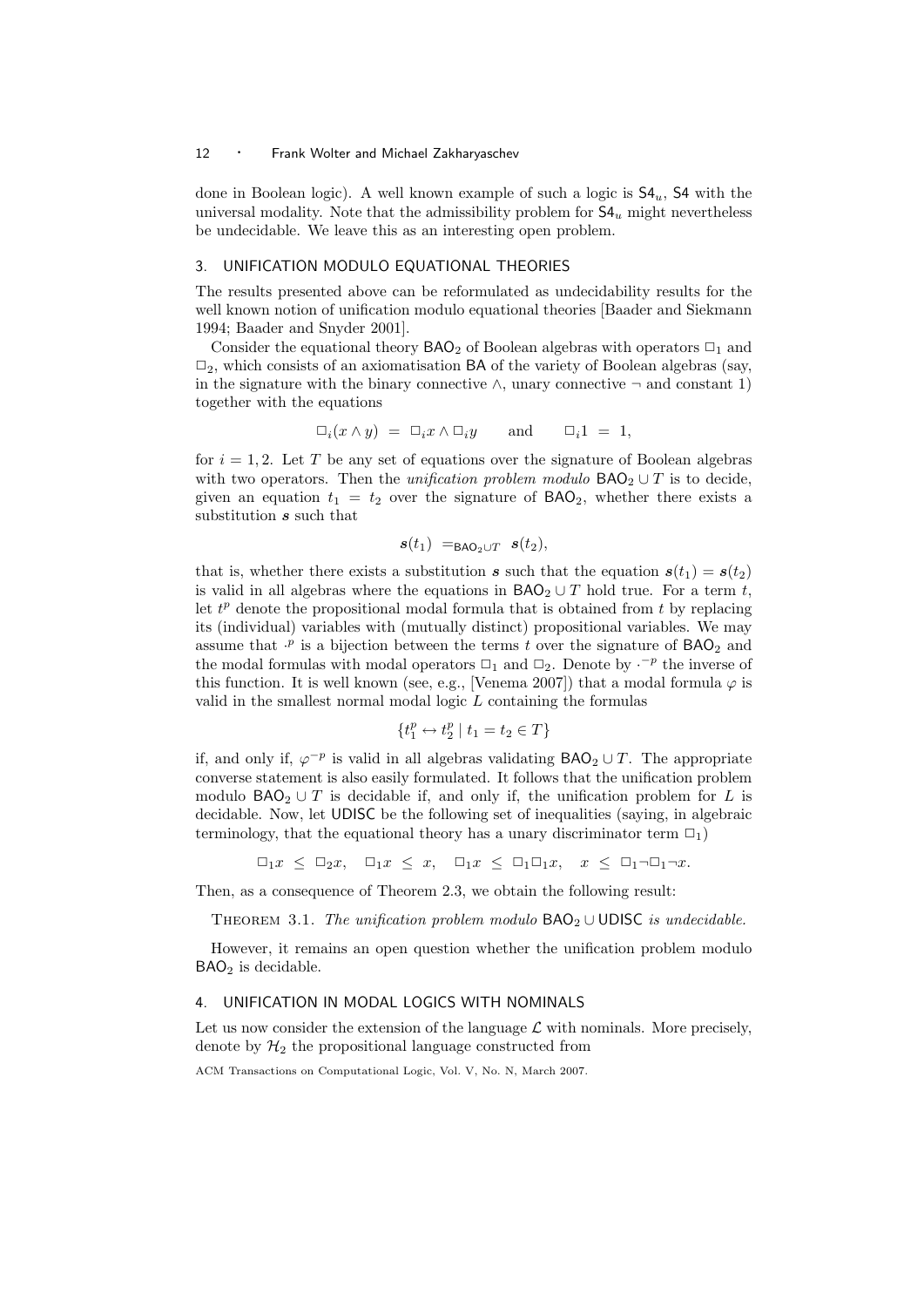- —an infinite list  $p_1, p_2, \ldots$  of propositional variables and
- —an infinite list  $n_1, n_2, \ldots$  of nominals

using the standard Boolean connectives and two modal operators  $\Box$  and  $\Box_h$  (instead of  $\Box$  and A in  $\mathcal{L}$ ).<sup>1</sup>  $\mathcal{H}_2$ -formulas are interpreted in frames of the form  $\mathfrak{F} = (W, R, S)$ where  $R, S \subseteq W \times W$ . As before, a *model* is a pair  $\mathfrak{M} = (\mathfrak{F}, \mathfrak{V})$ , where  $\mathfrak{V}$  is a valuation function that assigns to each  $p_i$  a subset  $\mathfrak{V}(p_i)$  of W and to each  $n_i$  a singleton subset  $\mathfrak{V}(n_i)$  of W. The truth-relation,  $(\mathfrak{M}, x) \models \varphi$ , is defined as above with two extra clauses:

- $(\mathfrak{M},x)\models n_i \text{ iff } \{x\}=\mathfrak{V}(n_i),$
- $(\mathfrak{M}, x) \models \Box_h \psi$  iff  $(\mathfrak{M}, y) \models \psi$  for all  $y \in W$  with  $xSy$ .

Denote by  $\mathsf{K}_{\mathcal{H}_2}$  the set of all  $\mathcal{H}_2$ -formulas that are valid in all frames, and denote by  $\mathsf{K}_{\mathcal{H}_2} \oplus$  45 the set of  $\mathcal{H}_2$ -formulas that are valid in all frames  $(W, R, S)$  with transitive R and  $S = W \times W$ . A proof of the following result can be found in [Areces et al. 2000]:

FACT 4.1. The satisfiability problem for both  $K_{\mathcal{H}_2}$  and  $K_{\mathcal{H}_2} \oplus 45$  is PSPACEcomplete.

A substitution s for  $\mathcal{H}_2$  is a map from the set of propositional variables into  $\mathcal{H}_2$ . In particular, any substitution leaves nominals intact.<sup>2</sup> The unification and admissibility problems for modal logics with nominals are formulated in exactly the same way as before.

Theorem 4.2. The unification problem and, therefore, the admissibility problem for any logic L between  $K_{H_2}$  and  $K_{H_2} \oplus 45$  is undecidable.

The proof of this theorem is similar to the proof of Theorem 2.3. Here we only show how to modify the encoding of Minsky machine computations from Section 2. The main difference is that now the language does not contain the universal modality which can refer to all points in the frame in order to say, e.g., that a certain configuration is (not) reachable. To overcome this problem, we will use one nominal, let us call it n, which, if accessible from a point x (via R and S), will be forced to be accessible from all points located within a certain distance from  $x$ . This trick will provide us with a 'surrogate' universal modality which behaves, locally, similarly to the standard one.

From now on we will be using the following abbreviation, where  $\varphi$  is an  $\mathcal{H}_{2}$ formula:

$$
\mathsf{E}\,\varphi\ =\ \diamondsuit_h(n\wedge \diamondsuit_h\varphi). \tag{5}
$$

The defined operator E will play the role of our surrogate universal diamond.

Consider again a Minsky program **P** and a configuration  $a = \langle s, m, n \rangle$  such that it is undecidable, given a configuration  $\mathfrak{b}$ , whether  $P : \mathfrak{a} \to \mathfrak{b}$ . The frame  $\mathfrak{F} = (W, R, S)$  encoding  $\mathfrak{F}$  and  $\mathfrak{a}$  is defined as in Fig. 1, with  $S = W \times W$ . For each

<sup>&</sup>lt;sup>1</sup>The language with infinitely many modal operators and nominals is often denoted by  $H$  and called the minimal hybrid logic; see, e.g., [Areces and ten Cate 2007].

<sup>2</sup>Alternatively, we could allow nominals to be substituted by nominals. This would not affect the undecidability result.

ACM Transactions on Computational Logic, Vol. V, No. N, March 2007.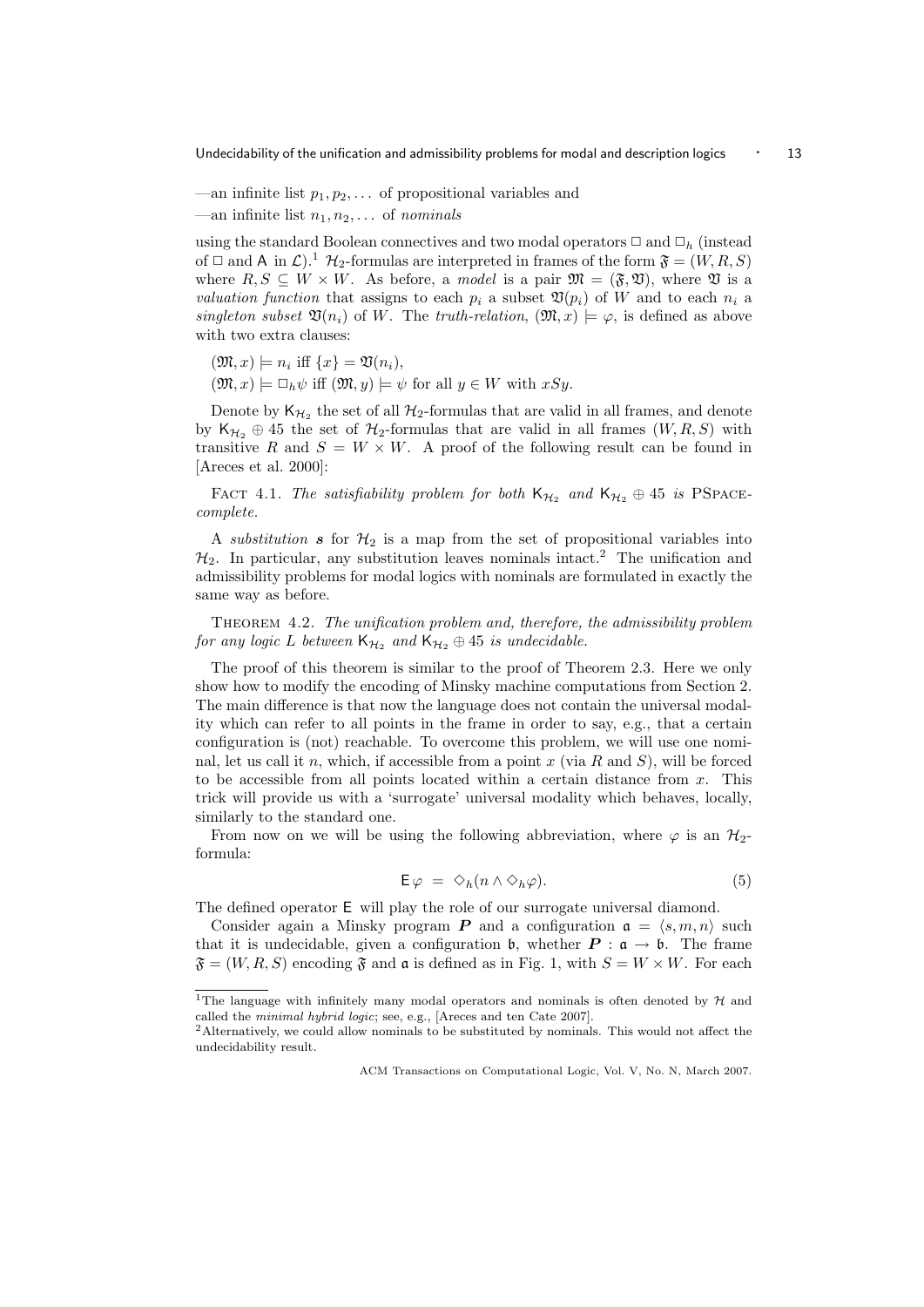instruction  $I$ , we introduce the formula  $AxI$  in precisely the same way as before, with **E** defined by  $(5)$ .

The first important difference between the two constructions is the definition of AxP. Let Nom denote the conjunction of all  $\mathcal{H}_2$ -formulas of the form

$$
\Diamond_h n \to M \Diamond_h n \quad \text{and} \quad M' \Diamond_h n \to \Diamond_h n,
$$

where M is any sequence of  $\Box$  and  $\Box_h$  of length  $\leq 6$ , and M' is any sequence of  $\diamond$ and  $\Diamond_h$  of length  $\leq$  6. To explain the meaning of *Nom*, consider a model ( $\mathfrak{G}, \mathfrak{V}$ ) based on some frame  $\mathfrak{G} = (W, R, S)$ . Let  $x_0 \in W$ . We say that  $x \in W$  is of distance  $\leq m$  from  $x_0$  if there exists a sequence

$$
x_0 S' x_1 S' x_2 \cdots x_{k-1} S' x_k = x,
$$

where  $S' = R \cup S$  and  $0 \leq k \leq m$ . Now assume that  $x_0 \models N \text{om}$ . Then either all points of distance  $\leq 6$  from  $x_0$  'see'  $\mathfrak{V}(n)$  via S, or no point of distance  $\leq 6$  from  $x_0$  sees  $\mathfrak{V}(n)$  via S. In particular,  $x_0 \models \mathsf{E}\varphi$  if, and only if,  $x \models \mathsf{E}\varphi$  for all x of distance  $\leq 6$  from  $x_0$ , and  $x_0 \not\models \vDash \varphi$  if, and only if,  $x \not\models \vDash \varphi$  for all x of distance  $\leq 6$  from  $x_0$ .

The formula simulating  $P$  as a whole in this case is

$$
AxP = \bigwedge_{I \in P} AxI \wedge Nom.
$$

Consider the frame  $\mathfrak{F} = (W, R, S)$  in Fig. 1 (with  $S = W \times W$ ). Then, no matter which singleton set interprets n, the new operator  $E$  is always interpreted by the universal relation. Hence, as before we have  $\mathfrak{F} \models AxP$ .

Now, for each  $\mathfrak{b} = \langle t, k, l \rangle$  consider (as before) the formula

$$
\psi(\mathfrak{b})\ =\ A x P \wedge \mathsf{E}\, \varepsilon(s, \alpha_m^1, \alpha_n^2) \to \mathsf{E}\, \varepsilon(t, \alpha_k^1, \alpha_l^2).
$$

LEMMA 4.3.  $\mathbf{P}: \mathfrak{a} \to \mathfrak{b}$  iff  $\psi(\mathfrak{b})$  is unifiable in L, where  $\mathsf{K}_{\mathcal{H}_2} \subseteq L \subseteq \mathsf{K}_{\mathcal{H}_2} \oplus 45$ .

PROOF OF LEMMA. The proof of  $(\Leftarrow)$  is exactly as before.

(⇒) Suppose that  $P : a \rightarrow b$ . Define a substitution s in the same way as in the proof of Lemma 2.6. More precisely, let

$$
\boldsymbol{P}:\mathfrak{a}=\langle t_0,k_0,l_0 \rangle \stackrel{I_1}{\rightarrow} \langle t_1,k_1,l_1 \rangle \stackrel{I_2}{\rightarrow} \cdots \stackrel{I_\ell}{\rightarrow} \langle t_\ell,k_\ell,l_\ell \rangle=\mathfrak{b}
$$

be the computation of  $\boldsymbol{P}$  starting with  $\boldsymbol{\mathfrak{a}}$  and ending with  $\boldsymbol{\mathfrak{b}}$ . Then we define  $\boldsymbol{s}$  by means of (3), where  $defect_i$  is given by (2).

We have to show that  $s(\psi(\mathfrak{b})) \in \mathsf{K}_{\mathcal{H}_2}$ , or, in other terms, that for all frames  $\mathfrak{G}$ , we have  $\mathfrak{G} \models s(\psi(\mathfrak{b}))$ . Note that now we *cannot* assume that E is interpreted by the universal relation.

Suppose that we are given a frame  $\mathfrak{G} = (W, R, S)$ , a valuation  $\mathfrak V$  in it, and some  $x_0 \in W$ . We write  $\{n^{\mathfrak{V}}\}$  for  $\mathfrak{V}(n)$ , and  $x \models \psi$  for  $(\mathfrak{G}, \mathfrak{V}, x) \models \psi$ . As before, two cases are possible.

Case 1:  $x_0 \models \neg \mathsf{E}\,\varepsilon(t_0, \alpha_{k_0}^1, \alpha_{l_0}^2) \vee \mathsf{E}\,\varepsilon(t_\ell, \alpha_{k_\ell}^1, \alpha_{l_\ell}^2)$ . Then clearly  $x_0 \models s(\psi(\mathfrak{b}))$ .

Case 2:  $x_0 \models \mathsf{E}\,\varepsilon(t_0, \alpha_{k_0}^1, \alpha_{l_0}^2) \wedge \neg \mathsf{E}\,\varepsilon(t_\ell, \alpha_{k_\ell}^1, \alpha_{l_\ell}^2)$ . If  $x_0 \not\models s(\textit{Nom})$  then obviously  $x_0 \models s(\psi(\mathfrak{b}))$ , and we are done. So assume that  $x_0 \models s(Nom)$ . Consider the number  $i < \ell$  for which  $x_0 \models \text{defect}_i$ .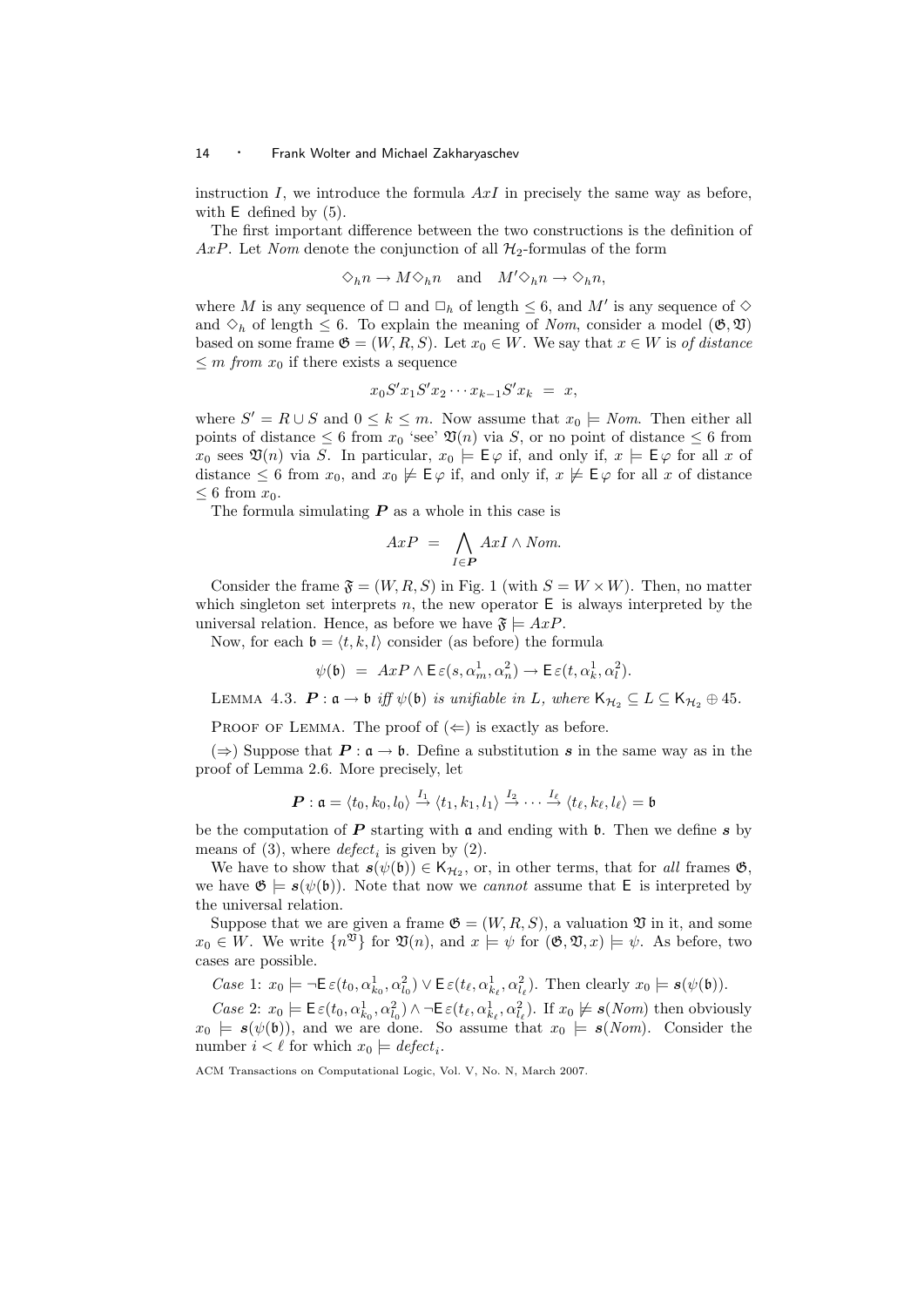CLAIM 4.4. For all points x of distance  $\leq 6$  from  $x_0, x \models \text{defect}_i$ . So, for all such x, we have  $x \models s(p_1)$  iff  $x \models \overline{\alpha}_{k_i}^1$ , and  $x \models s(p_2)$  iff  $x \models \overline{\alpha}_{l_i}^2$ .

PROOF OF CLAIM. Follows immediately from  $x_0 \models N \text{om.}$ 

CLAIM 4.5. For all x of distance  $\leq 5$  from  $x_0$ , we have (i)  $x \models s(\pi_1)$  iff  $x \models \overline{\alpha}_{k_i}^1$ , and (ii)  $x \models s(\tau_1)$  iff  $x \models \alpha_{l_i}^2$ .

PROOF OF CLAIM. We only prove (i). Suppose  $x$  is given. We know that

$$
\textbf{\textit{s}}(\pi_1)\ =\ (\Diamond \alpha_0^1\lor \alpha_0^1)\land \neg \Diamond \alpha_0^0\land \neg \Diamond \alpha_0^2\land \textbf{\textit{s}}(p_1)\land \neg \Diamond \textbf{\textit{s}}(p_1).
$$

Hence, by Claim 4.4,

$$
x \models \mathbf{s}(\pi_1) \quad \text{iff} \quad x \models (\Diamond \alpha_0^1 \lor \alpha_0^1) \land \neg \Diamond \alpha_0^0 \land \neg \Diamond \alpha_0^2 \land \overline{\alpha}_{k_i}^1 \land \neg \Diamond \overline{\alpha}_{k_i}^1.
$$

(Observe that  $s(p_1)$  occurs within the scope of  $\Diamond$ . Hence, we obtain this equivalence only for points of distance  $\leq 5$  from  $x_0$ .) But this is equivalent to  $x \models \overline{\alpha}_{k_i}^1$ .

CLAIM 4.6. For all x of distance  $\leq 4$  from  $x_0$ , (i)  $x \models s(\pi_2)$  iff  $z \models \overline{\alpha}_{k_i+1}^1$ , and (ii)  $x \models s(\tau_2)$  iff  $z \models \overline{\alpha}_{l_i+1}^2$ .

PROOF OF CLAIM. We only prove (i). Suppose  $x$  is given. We know that

$$
\textbf{\textit{s}}(\pi_2)\ =\ \Diamond \alpha_0^1 \wedge \neg \Diamond \alpha_0^0 \wedge \neg \Diamond \alpha_0^2 \wedge \Diamond \textbf{\textit{s}}(p_1) \wedge \neg \Diamond^2 \textbf{\textit{s}}(p_1).
$$

Hence, by Claim 4.4,

$$
x \models s(\pi_2) \quad \text{iff} \quad x \models \Diamond \alpha_0^1 \land \neg \Diamond \alpha_0^0 \land \neg \Diamond \alpha_0^2 \land \Diamond \overline{\alpha}_{k_i}^1 \land \neg \Diamond^2 \overline{\alpha}_{k_i}^1.
$$

(In this case  $s(p_1)$  occurs within the scope of  $\diamond^2$ . Therefore, we obtain this equivalence for points x of distance  $\leq 4$  from  $x_0$ .) But this formula is in fact the definition of  $\overline{\alpha}_{k_i+1}^1$ .

As in the proof of Lemma 2.6, we now make a case distinction according to rule  $I_{i+1}$  used to transform  $\langle t_i, k_i, l_i \rangle$  to  $\langle t_{i+1}, k_{i+1}, l_{i+1} \rangle$ . Here we only consider the case of  $I_{i+1} = t_i \rightarrow \langle t_{i+1}, 1, 0 \rangle$ , and leave the remaining three cases to the reader. We need to show that

(a)  $x_0 \models s(\mathsf{E}\,\varepsilon(t_i,\pi_1,\tau_1))$  and

(b) 
$$
x_0 \not\models s(\mathsf{E}\,\varepsilon(t_{i+1},\pi_2,\tau_1)),
$$

which, as before, would imply  $x_0 \models s(\psi(\mathfrak{b}))$ .

(a) As  $x_0 \models E \varepsilon(t_i, \alpha_{k_i}^1, \alpha_{l_i}^2)$ , we have some z such that  $x_0 S n^{\mathfrak{V}} S z$  and

$$
z \models \Diamond \alpha^0_{t_i} \land \neg \Diamond \alpha^0_{t_i+1} \land \Diamond \alpha^1_{k_i} \land \neg \Diamond^2 \alpha^1_{k_i} \land \Diamond \alpha^2_{l_i} \land \neg \Diamond^2 \alpha^2_{l_i}.
$$

Clearly, it is sufficient to show

$$
z \models \Diamond \alpha_{t_i}^0 \land \neg \Diamond \alpha_{t_i+1}^0 \land \Diamond s(\pi_1) \land \neg \Diamond^2 s(\pi_1) \land \Diamond s(\tau_1) \land \neg \Diamond^2 s(\tau_1).
$$

But this follows from Claim 4.5: just observe that z is of distance  $\leq 2$  from  $x_0$ , while  $s(\pi_1)$  and  $s(\tau_1)$  occur within the scope of  $\Diamond^2$ .

(b) To show  $x_0 \not\models s(\mathsf{E}\varepsilon(t_{i+1}, \pi_2, \tau_1)),$  suppose otherwise. Then there is z such that  $x_0Sn^{\mathfrak{V}}Sz$  and

$$
z \models \varepsilon(t_{i+1}, s(\pi_2), s(\tau_1)).
$$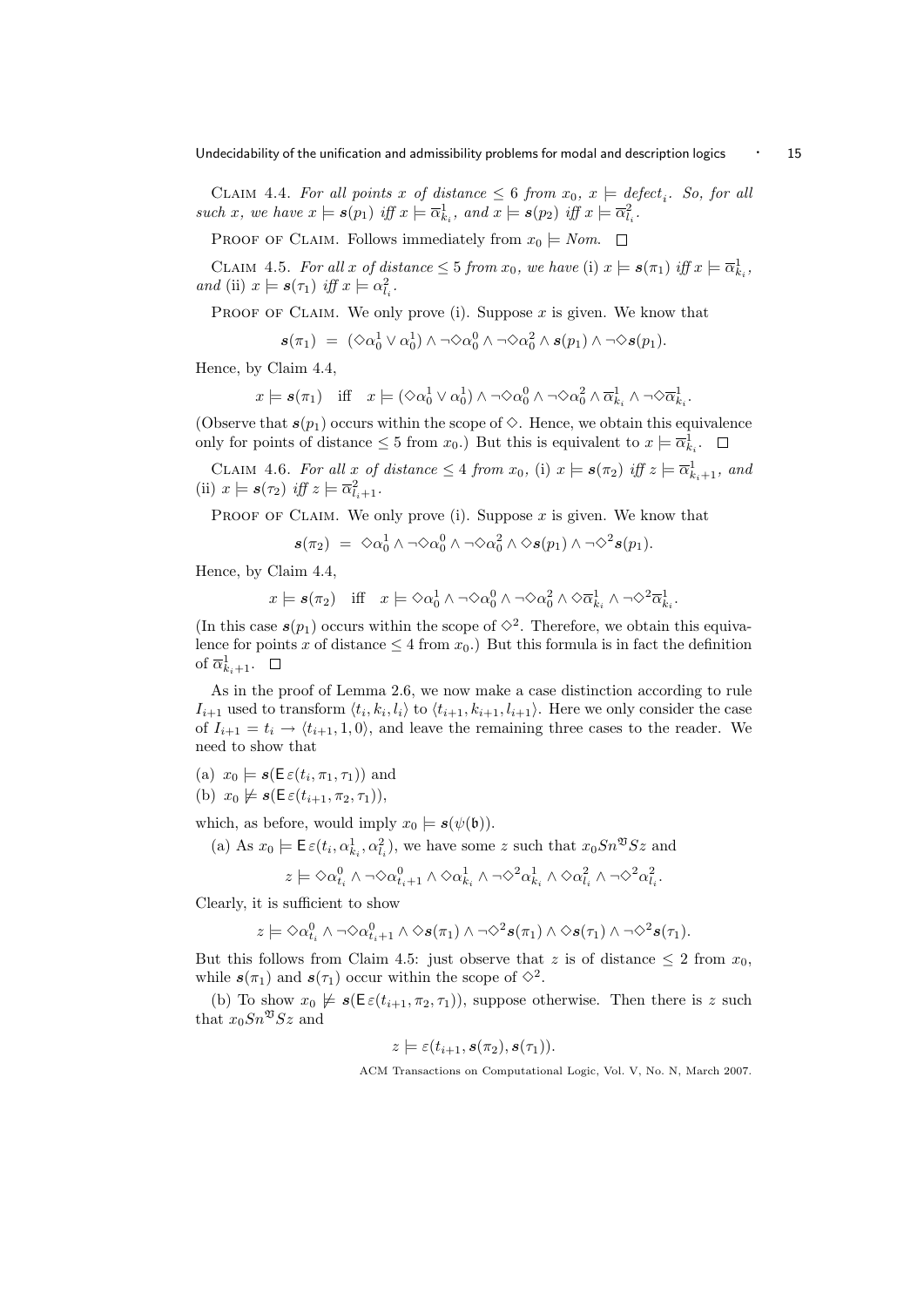This means that

$$
z \models \Diamond \alpha^0_{t_{i+1}} \land \neg \Diamond \alpha^0_{t_{i+1}+1} \land \Diamond s(\pi_2) \land \neg \Diamond^2 s(\pi_2) \land \Diamond s(\tau_1) \land \neg \Diamond^2 s(\tau_1).
$$

By Claims 4.5 and 4.6, this implies

$$
z \models \Diamond \alpha_{t_{i+1}}^0 \land \neg \Diamond \alpha_{t_{i+1}+1}^0 \land \Diamond \alpha_{k_i+1}^1 \land \neg \Diamond^2 \alpha_{k_i+1}^1 \land \Diamond \alpha_{l_i}^2 \land \neg \Diamond^2 \alpha_{l_i}^2.
$$

It follows that

$$
z \models \varepsilon(t_{i+1}, \alpha_{k_i+1}^1, \alpha_{l_i}^2)
$$

and we arrive at a contradiction, because  $\alpha_{k_i+1}^1 = \alpha_{k_{i+1}}^1$ .

This completes the proofs of Lemma 4.3 and Theorem 4.2.

Remark 4.7. One might wonder whether in the proof above we can replace the nominal n with some fixed formula, say,  $\chi = \Box \bot$ , in order to show that the admissibility problem is actually undecidable for  $K_2$ . Unfortunately, the proof does not work in this case because  $\chi$  may hold at an unbounded number of points of a frame, which makes it impossible to define the 'local surrogate' E .

## 5. APPLICATIONS TO DESCRIPTION LOGICS

In this section, we briefly comment on the consequences of our results in the context of description logics [Baader et al. 2003]. We remind the reader that description logics (DLs, for short) are knowledge representation and reasoning formalisms in which complex concepts are defined in terms of atomic concepts using certain constructors. DLs are then used to represent and reason about various relations between such complex concepts (typically, the subsumption relation). The basic Boolean description logic ALC has as its constructors the Boolean connectives and the universal restriction  $\forall r$ , which, for a concept C and a binary relation symbol r, gives the concept  $\forall r.C$  containing precisely those objects x from the underlying domain for which  $y \in C$  whenever xry. The language of  $\mathcal{ALC}$  is a notational variant of the basic modal logic K with infinitely many modal operators: propositional variables correspond to atomic concepts, while  $\forall r.C$  is interpreted in a relational structure in the same way as  $\Box_r$  (the modal box interpreted by the accessibility relation r). We refer the reader to [Baader et al. 2003] for precise definitions and a discussion of the syntax and semantics of ALC and other description logics.

It has been argued in [Baader and Narendran 2001] that for many applications of DLs it would be useful to have an algorithm capable of deciding, given two complex concepts  $C_1$  and  $C_2$ , whether there exists a substitution s (of possibly complex concepts in place of atomic ones) such that  $s(C_1)$  is equivalent to  $s(C_2)$ in the given DL.<sup>3</sup> We call this problem the concept unification problem. A typical application of such an algorithm is as follows. In many cases, knowledge bases (ontologies) based on DLs are developed by different knowledge engineers over a long period. It can therefore happen that some concepts which, intuitively, should be equivalent, are introduced several times with slightly different definitions. To detect such redundancies, one can check whether certain concepts can be unified.

<sup>3</sup>This is the simplest version of the decision problem they consider. More generally, Baader and Narendran [2001] consider the problem whether there exists such a substitution which leaves certain atomic concepts intact. We will not consider this more complex decision problem here.

ACM Transactions on Computational Logic, Vol. V, No. N, March 2007.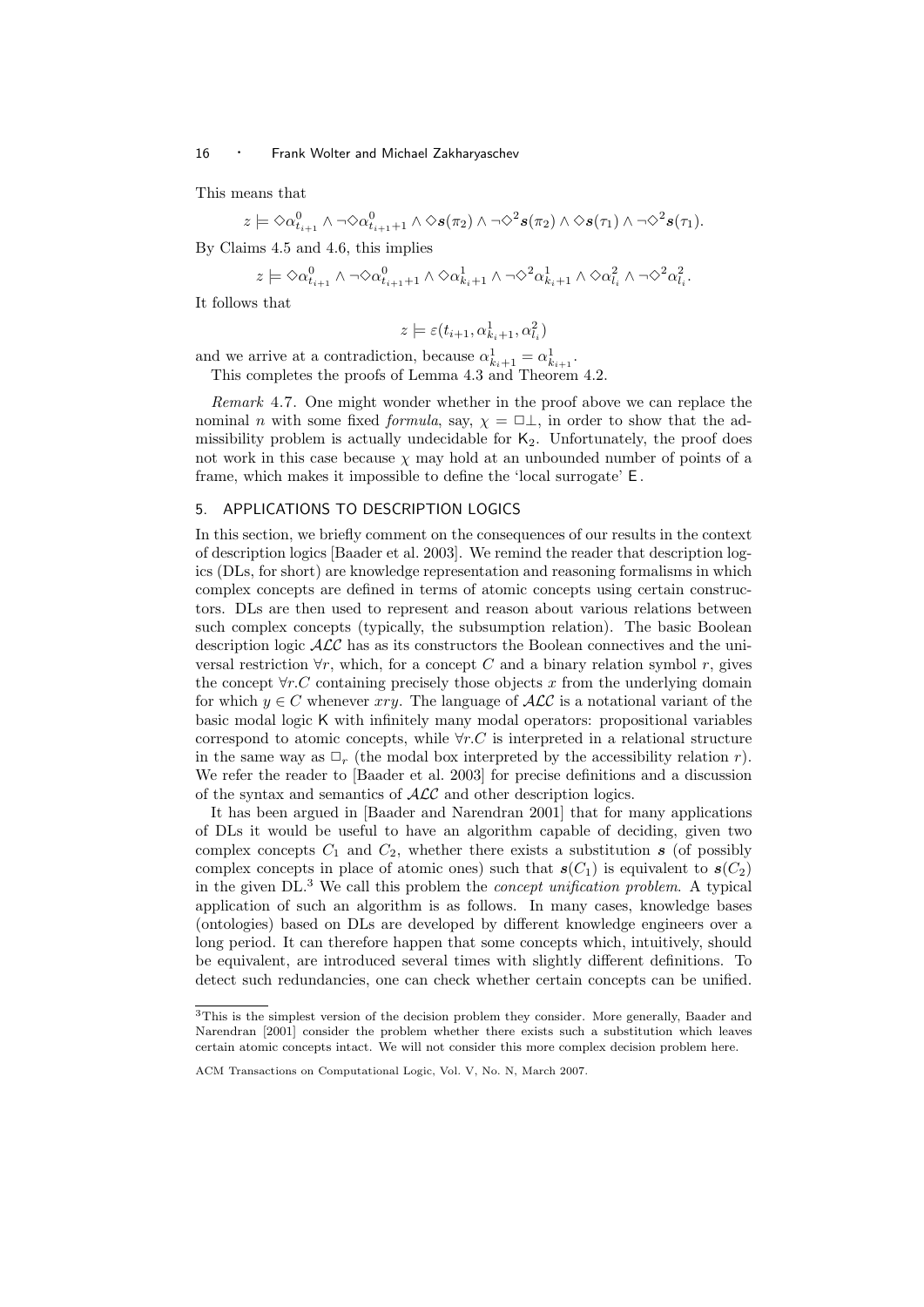Undecidability of the unification and admissibility problems for modal and description logics  $\cdot$  17

Unifiability does not necessarily mean that these concepts have indeed been defined to denote the same class of objects—but this fact can serve as an indicator of a possible redundancy, so that the knowledge engineer could then 'double check' the meaning of those concepts and change the knowledge base accordingly.

The concept unification problem for  $\mathcal{ALC}$  is easily seen to be equivalent to the unification problem for the modal logic K with infinitely many modal operators: formulated for the modal language, the problem is to decide whether, given two modal formulas  $\varphi_1$  and  $\varphi_2$ , there exists a substitution s such that, for every Kripke model  $\mathfrak{M}$  and every point x in it,

$$
(\mathfrak{M},x)\models s(\varphi_1)
$$
 iff  $(\mathfrak{M},x)\models s(\varphi_2)$ .

This is obviously equivalent to the validity of  $s(\varphi_1 \leftrightarrow \varphi_2)$ . Baader and Kuesters [2001] and Baader and Narendran [2001] develop decision procedures for the concept unification problem for a number of sub-Boolean DLs, that is, DLs which do not have all the Boolean connectives as constructors and are, therefore, either properly less expressive than  $ALC$  or incomparable with  $ALC$ . The investigation of the concept unification problem for Boolean DLs, that is, ALC and its extensions, is left as an open research problem.

It should be clear that we have to leave open the decidability status for the concept unification problem for  $\mathcal{ALC}$  as well. However, it does follow from the result of the previous section that the unification problem for extensions of  $\mathcal{ALC}$  with nominals is undecidable. In contemporary description logic research and applications, nominals play a major role; see e.g., [Horrocks and Sattler 2005] and references therein. The smallest description logic containing  $\text{AEC}$  and nominals is known as  $ALCO$ , and by extending the mapping between modal and description languages indicated above, one can see that  $ALCO$  is a straightforward notational variant of the modal logic with infinitely many modal operators and nominals. Therefore, as a consequence of Theorem 4.2 we obtain:

# THEOREM 5.1. The concept unification problem for ALCO is undecidable.

Moreover, the undecidability proof goes through as well for extensions of  $ALCO$ such as, for example,  $ALCQO$  and  $SHIQO$ , the description logic underlying the OWL DL dialect of the Web Ontology Language OWL [Horrocks et al. 2003].

Another family of description logics for which the concept unification problem turns out to be undecidable are those extensions of  $\mathcal{ALC}$  where the universal role is definable. The minimal description logic of this sort, widely used in DL applications, is known nowadays as  $\mathcal{SHI}$ . Originally, Horrocks and Sattler [1999] introduced this logic under the name  $\mathcal{ALCHI}_{R+}$ . In  $\mathcal{SHI}$ , the signature of  $\mathcal{ALC}$  is extended by

—infinitely many relation symbols, which are interpreted by transitive relations,

The concept unification problem for  $\mathcal{SHI}$  remains open. However, when considering  $SHI$  it is not the concept unification problem one is mainly interested in, but its generalisation to the *concept unification relative to role axioms*<sup>4</sup>: in  $\mathcal{S}H\mathcal{I}$  and its

<sup>4</sup>In description logic, the most useful generalisation of the concept unification problem is unifi-

<sup>—</sup>and for each relation symbol r, there is a relation symbol  $r^-$ , which is interpreted by the inverse of the interpretation of r.

ACM Transactions on Computational Logic, Vol. V, No. N, March 2007.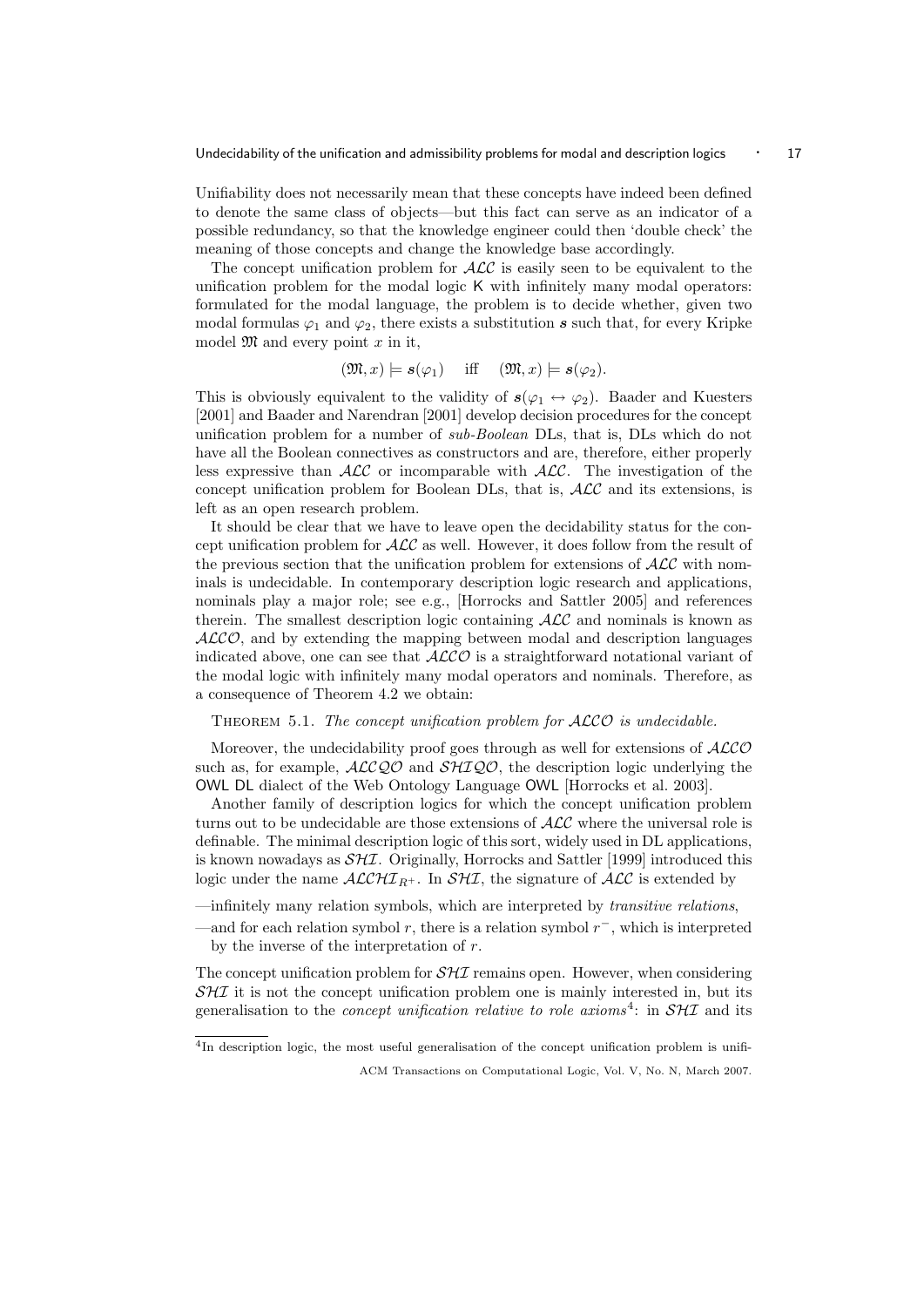extensions one can state in a so-called RBox (role box) that the interpretation of a relation symbol  $r$  is included in the interpretation of a relation symbol  $s$ , in symbols  $r \nightharpoonup s$ . Now,  $\mathcal{S}H\mathcal{I}$  concepts C and D are called unifiable relative to an RBox R iff there exists a substitution s (of complex  $\mathcal{SHI}$ -concepts for atomic ones) such that  $s(C)$  is equivalent to  $s(D)$  in every model satisfying the RBox R. It easily seen that this problem is undecidable. Indeed, consider the RBox R consisting of  $s \subseteq s^-$ ,  $s^- \sqsubseteq s$ , and  $r \sqsubseteq s$ , where s is a transitive role. Then, in every model for R, s is transitive, symmetric and contains r. By replacing the operator  $\Box$  with  $\forall r$  and the operator A with ∀s in the proof of Theorem 2.3, one can easily show that concept unification relative to the RBox  $R$  is undecidable. Thus we obtain the following:

THEOREM 5.2. The concept unification problem relative to role axioms for SHI is undecidable.

This undecidability proof also goes through for extensions of  $\mathcal{S}H\mathcal{I}$  such as, for example,  $\mathcal{SHIN}$  and  $\mathcal{SHIQ}$ .

## 6. CONCLUSION

In this paper, we have shown that for two standard constructors of modal logic—the universal modality and nominals—the unification and admissibility problems are undecidable. It follows that both unification and admissibility are undecidable for all standard hybrid logics and many of the most frequently employed description logics.

Many intriguing problems remain open. The question whether the unification and admissibility problems for K and multimodal K (or, equivalently,  $ALC$ ) are decidable is still one of the major open problems in modal and description logic.

# ACKNOWLEDGMENTS

We are grateful to the three anonymous referees for their numerous remarks and suggestions. Thanks are also due to Alexander Chagrov for this generous help. The work on this paper was partially supported by the U.K. EPSRC grants GR/S61966, GR/S63182, GR/S63175, GR/S61973.

# REFERENCES

- Areces, C., Blackburn, P., and Marx, M. 2000. The computational complexity of hybrid temporal logics. Logic Journal of IGPL 8, 653–679.
- Areces, C. and ten Cate, B. 2007. Hybrid logics. See Blackburn et al. [2007], 821–867.
- Baader, F., Calvanese, D., McGuinness, D., Nardi, D., and Patel-Schneider, P., Eds. 2003. The Description Logic Handbook: Theory, Implementation, and Applications. Cambridge University Press.
- BAADER, F. AND KÜSTERS, R. 2001. Unification in a description logic with transitive closure of roles. In Proceedings of the 8th International Conference on Logic for Programming, Artificial Intelligence, and Reasoning (LPAR 2001), R. Nieuwenhuis and A. Voronkov, Eds. Lecture Notes in Computer Science, vol. 2250. Springer, 217–232.
- BAADER, F. AND NARENDRAN, P. 2001. Unification of concept terms in description logics. Journal of Symbolic Computation 31, 277–305.

cation relative to TBoxes and RBoxes. We will not discuss this generalisation here because the undecidability results presented in this paper trivially hold for it as well.

ACM Transactions on Computational Logic, Vol. V, No. N, March 2007.